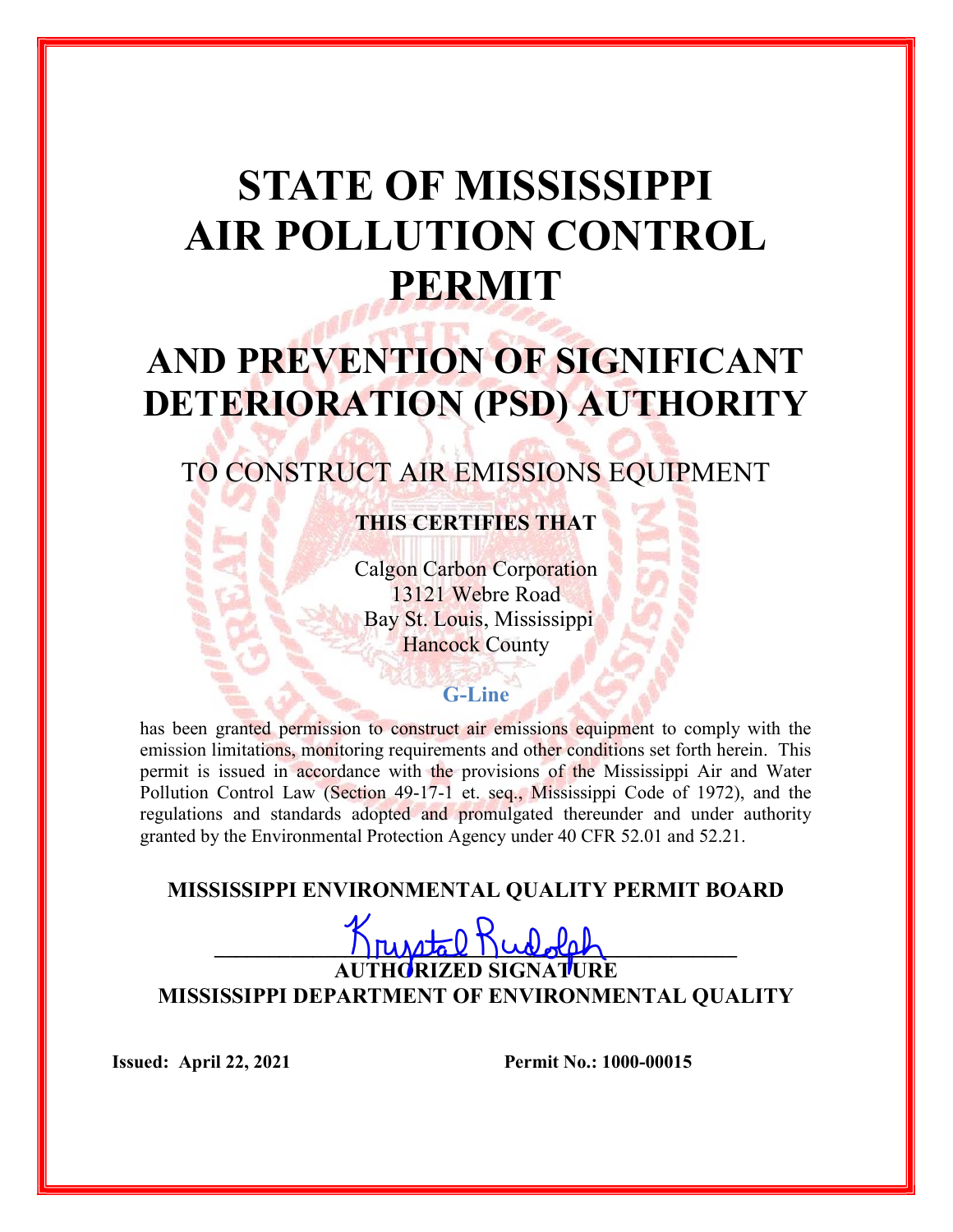#### SECTION 1. GENERAL CONDITIONS

- 1.1 This permit is for air pollution control purposes only. (Ref.: 11 Miss. Admin. Code Pt. 2, R. 2.1.D.)
- 1.2 Any activities not identified in the application are not authorized by this permit. (Ref.: Miss. Code Ann. 49-17-29(1)(b))
- 1.3 The knowing submittal of a permit application with false information may serve as the basis for the Permit Board to void the permit issued pursuant thereto or subject the applicant to penalties for operating without a valid permit pursuant to State Law.

(Ref.: 11 Miss. Admin. Code Pt. 2, R. 2.2.B(5).)

1.4 It is the responsibility of the applicant/permittee to obtain all other approvals, permits, clearances, easements, agreements, etc., which may be required including, but not limited to, all required local government zoning approvals or permits.

(Ref.: 11 Miss. Admin. Code Pt. 2, R. 2.1.D(6).)

1.5 The issuance of a permit does not release the permittee from liability for constructing or operating air emissions equipment in violation of any applicable statute, rule, or regulation of state or federal environmental authorities.

(Ref.: 11 Miss. Admin. Code Pt. 2, R. 2.2.B(7).)

1.6 It shall not be a defense for a permittee in an enforcement action that it would have been necessary to halt or reduce the permitted activity in order to maintain compliance with the conditions of the permit, unless halting or reducing activity would create an imminent and substantial endangerment threatening the public health and safety of the lives and property of the people of this state.

(Ref.: 11 Miss. Admin. Code Pt. 2, R. 2.2.B(15)(a).)

1.7 The permit and/or any part thereof may be modified, revoked, reopened, and reissued, or terminated for cause. Sufficient cause for a permit to be reopened shall exist when an air emissions stationary source becomes subject to Title V. The filing of a request by the permittee for a permit modification, revocation and reissuance, or termination, or of a notification of planned changes or anticipated noncompliance does not stay any permit condition.

(Ref.: 11 Miss. Admin. Code Pt. 2, R. 2.2.B(15)(b).)

- 1.8 The permit does not convey any property rights of any sort, or any exclusive privilege. (Ref.: 11 Miss. Admin. Code Pt. 2, R. 2.2.B(15)(c).)
- 1.9 The permittee shall furnish to the Department of Environmental Quality (DEQ) within a reasonable time any information the DEQ may request in writing to determine whether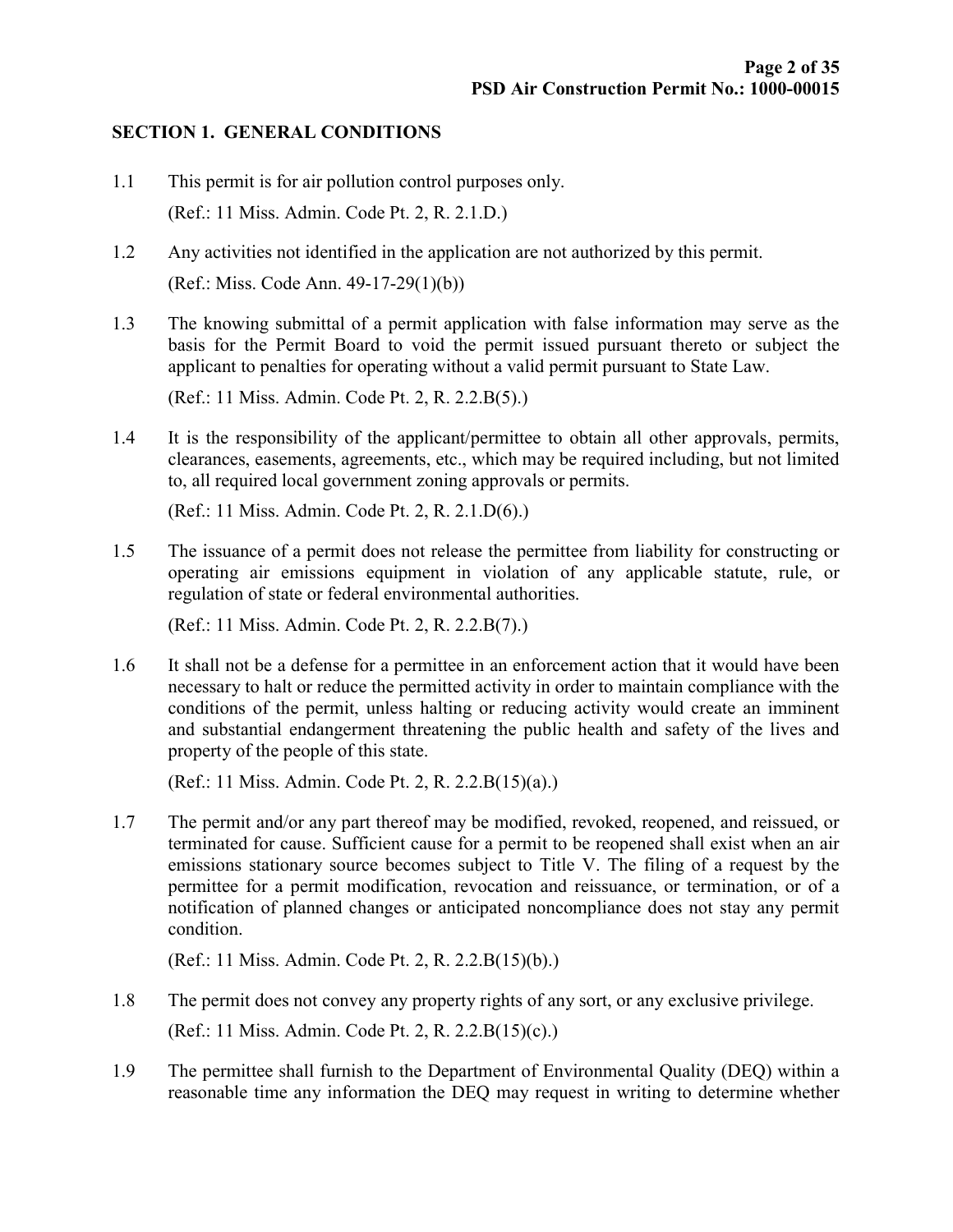cause exists for modifying, revoking and reissuing, or terminating the permit or to determine compliance with the permit. Upon request, the permittee shall also furnish to the DEQ copies of records required to be kept by the permit or, for information claimed to be confidential, the permittee shall furnish such records to the DEQ along with a claim of confidentiality. The permittee may furnish such records directly to the Administrator along with a claim of confidentiality.

(Ref.: 11 Miss. Admin. Code Pt. 2, R. 2.2.B(15)(d).)

1.10 Design and Construction Requirements: The stationary source shall be designed and constructed so as to operate without causing a violation of any Applicable Rules and Regulations, without interfering with the attainment and maintenance of State and National Ambient Air Quality Standards, and such that the emission of air toxics does not result in an ambient concentration sufficient to adversely affect human health and wellbeing or unreasonably and adversely affect plant or animal life beyond the stationary source boundaries.

(Ref.: 11 Miss. Admin. Code Pt. 2, R. 2.5.A(1)-(3).)

1.11 The necessary facilities shall be constructed to prevent any wastes or other products or substances to be placed in a location where they are likely to cause pollution of the air or waters of the State without the proper environmental permits.

(Ref.: Miss. Code Ann. 49-17-29(1) and (2))

1.12 Fugitive Dust Emissions from Construction Activities: The construction of the stationary source shall be performed in such a manner so as to reduce fugitive dust emissions from construction activities to a minimum.

(Ref.: 11 Miss. Admin. Code Pt. 2, R. 2.5.A(4).)

- 1.13 General Nuisances: The permittee shall not cause, permit, or allow the emission of particles or any contaminants in sufficient amounts or of such duration from any process as to be injurious to humans, animals, plants, or property, or to be a public nuisance, or create a condition of air pollution.
	- A. The permittee shall not cause or permit the handling, transporting, or storage of any material in a manner which allows or may allow unnecessary amounts of particulate matter to become airborne.
	- B. When dust, fumes, gases, mist, odorous matter, vapors, or any combination thereof escape from a building or equipment in such a manner and amount as to cause a nuisance to property other than that from which it originated or to violate any other provision of 11 Miss. Admin. Code Pt. 2, Ch. 1, the Commission may order such corrected in a way that all air and gases or air and gasborne material leaving the building or equipment are controlled or removed prior to discharge to the open air.

(Ref.: 11 Miss. Admin. Code Pt. 2, R. 1.3.C.)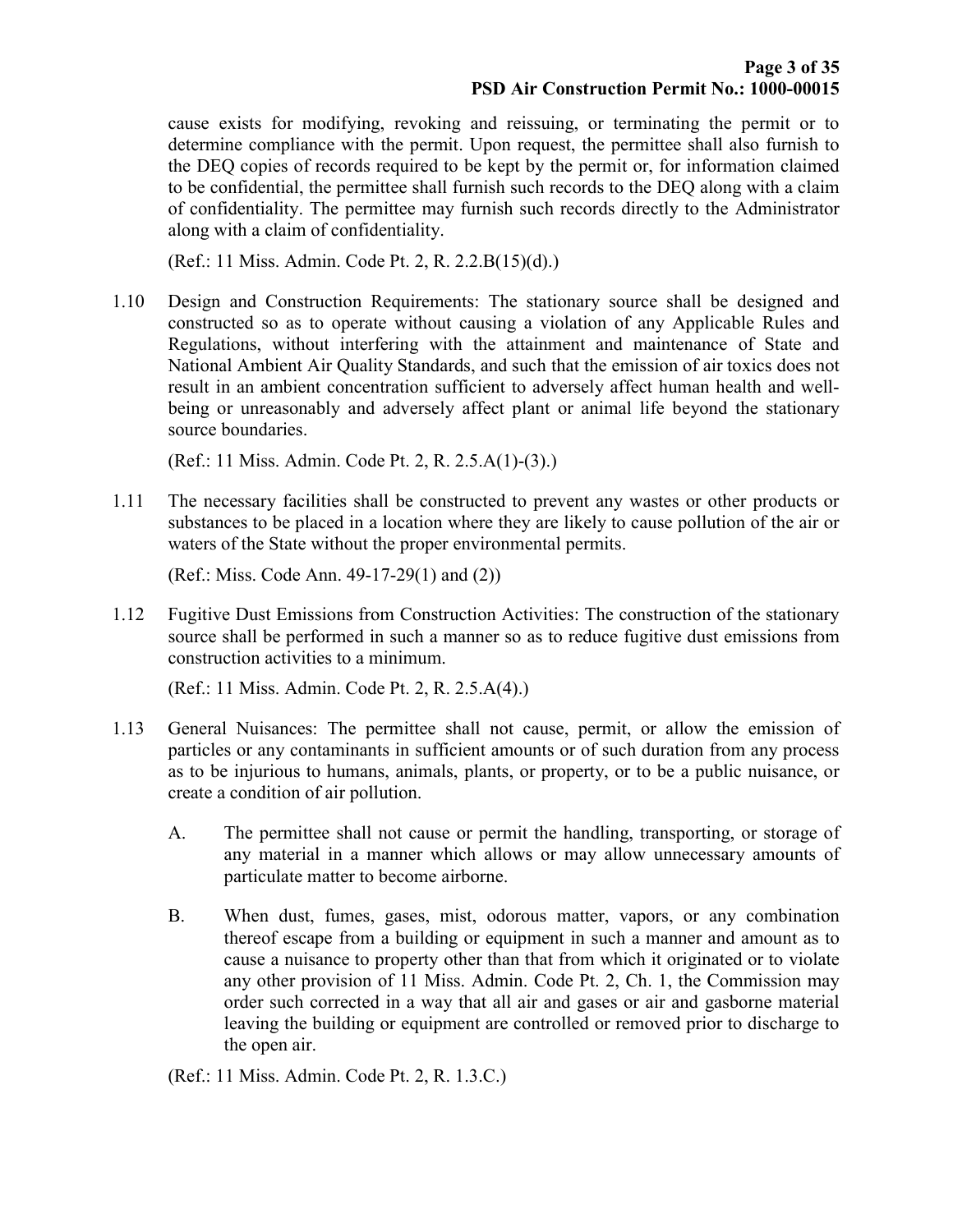- 1.14 Right of Entry: The permittee shall allow the Mississippi Department of Environmental Quality, Office of Pollution Control and the Mississippi Environmental Quality Permit Board and/or their representatives, upon presentation of credentials:
	- A. To enter at reasonable times upon the permittee's premises where an air emission source is located or in which any records are required to be kept under the terms and conditions of this permit; and
	- B. To have access to and copy any records required to be kept under the terms and conditions of this permit; to inspect any monitoring equipment or monitoring method required in this permit; and to sample any air contaminants or waste waters, fuel, process material, or other material which affects or may affect emission of air contaminants from any source.

(Ref.: Miss. Code Ann. 49-17-21)

- 1.15 Permit Modification or Revocation: After notice and opportunity for a hearing, the Permit Board may modify the permit or revoke it in whole or in part for good cause shown including, but not limited to, the following:
	- A. Persistent violation of any of the terms or conditions of this permit;
	- B. Obtaining this permit by misrepresentation or failure to disclose fully all relevant facts; or
	- C. A change in federal, state, or local laws or regulations that require either a temporary or permanent reduction or elimination of previously authorized air emission.

(Ref.: 11 Miss. Admin. Code Pt. 2, R. 2.2.C.)

1.16 Public Record and Confidential Information: Except for information determined to be confidential under the Mississippi Air and Water Pollution Control Law, all information obtained in accordance with the terms of this permit shall be available for public inspection at the offices of the Mississippi Department of Environmental Quality, Office of Pollution Control.

(Ref.: Miss. Code Ann. 49-17-39)

1.17 Permit Transfer: This permit shall not be transferred except upon approval of the Permit Board.

(Ref.: 11 Miss. Admin. Code Pt. 2, R. 2.16.B.)

1.18 Severability: The provisions of this permit are severable. If any provision of the permit, or the application of any provision of the permit to any circumstances, is challenged or held invalid, the validity of the remaining permit provisions and/or portions thereof or their application to other persons or sets of circumstances, shall not be affected thereby.

(Ref.: 11 Miss. Admin. Code Pt. 2, R. 2.1.D(7).)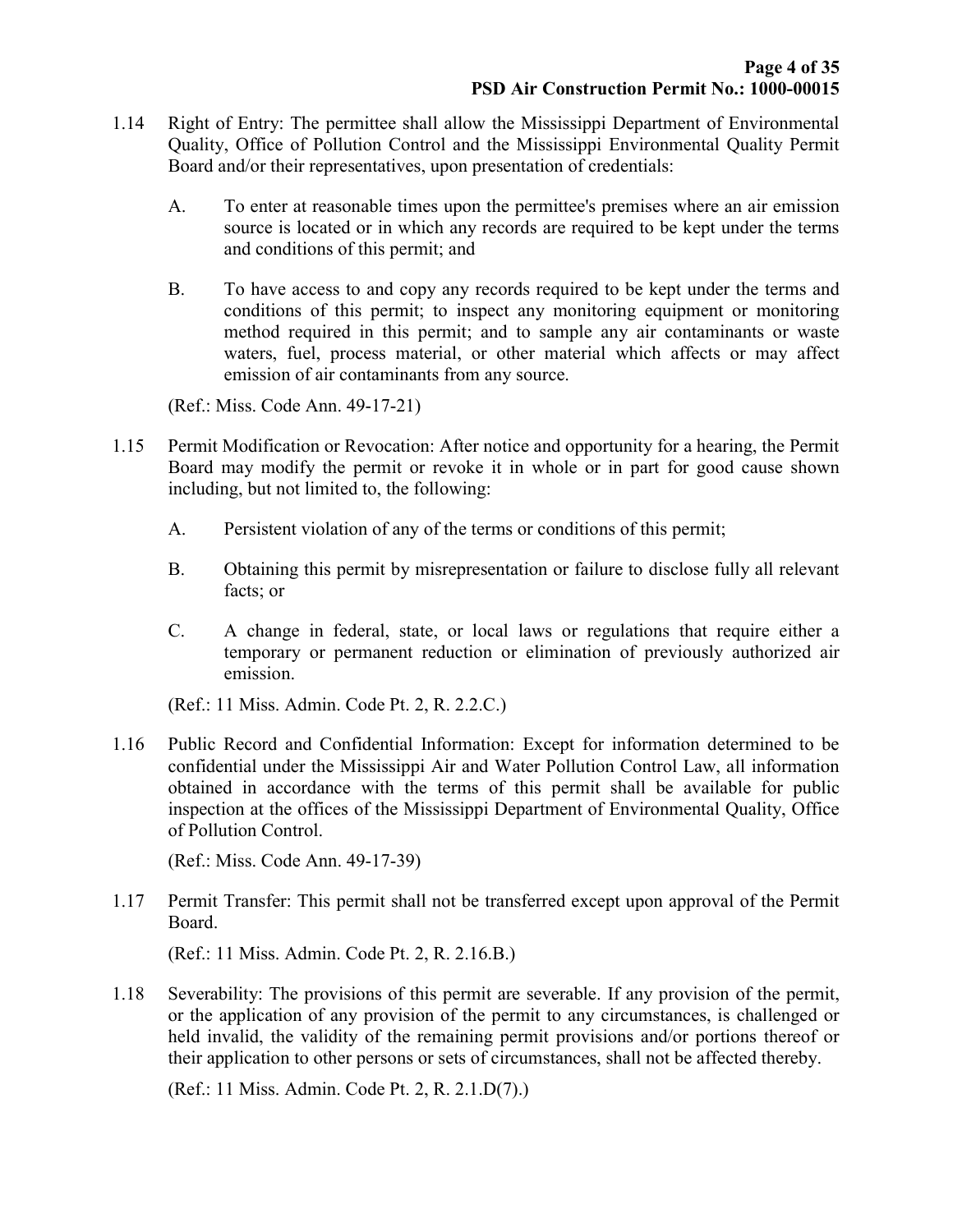1.19 Permit Expiration: The permit to construct will expire if construction does not begin within eighteen (18) months from the date of issuance, if construction is suspended for eighteen (18) months or more, or if construction is not completed within a reasonable time. The DEQ may extend the 18-month period upon a satisfactory showing that an extension is justified.

(Ref.: 11 Miss. Admin. Code Pt. 2, R. 2.5.C(1)., R. 2.5.C(4)., and R. 5.2.)

1.20 Certification of Construction: A new stationary source issued a Permit to Construct cannot begin operation until certification of construction by the permittee.

(Ref.: 11 Miss. Admin. Code Pt. 2, R. 2.5.D(3).)

1.21 Beginning Operation: After certification of construction by the permittee, the Permit to Construct shall be deemed to satisfy the requirement for a permit to operate until the date the application for issuance or modification of the Title V Permit or the application for issuance or modification of the State Permit to Operate, whichever is applicable, is due. This provision is not applicable to a source excluded from the requirement for a permit to operate as provided by 11 Miss. Admin. Code Pt. 2, R. 2.13.G.

(Ref.: 11 Miss. Admin. Code Pt. 2, R. 2.5.D(4).)

1.22 Application for a Permit to Operate: The application for issuance or modification of the State Permit to Operate or the Title V Permit, whichever is applicable, is due twelve (12) months after beginning operation or such earlier date or time as specified in the Permit to Construct. The Permit Board may specify an earlier date or time for submittal of the application. Beginning operation will be assumed to occur upon certification of construction, unless the permittee specifies differently in writing.

(Ref.: 11 Miss. Admin. Code Pt. 2, R. 2.5.D(5).)

1.23 Operating Under a Permit to Construct: Upon submittal of a timely and complete application for issuance or modification of a State Permit to Operate or a Title V Permit, whichever is applicable, the applicant may continue to operate under the terms and conditions of the Permit to Construct and in compliance with the submitted application until the Permit Board issues, modifies, or denies the Permit to Operate.

(Ref.: 11 Miss. Admin. Code Pt. 2, R. 2.5.D(6).)

- 1.24 Except as otherwise specified herein, the permittee shall be subject to the following provisions with respect to upsets, startups, and shutdowns.
	- A. Upsets (as defined in 11 Miss. Admin. Code Pt. 2, R. 1.2.)
		- (1) For an upset, the Commission may pursue an enforcement action for noncompliance with an emission standard or other requirement of an applicable rule, regulation, or permit. In determining whether to pursue enforcement action, and/or the appropriate enforcement action to take, the Commission may consider whether the source has demonstrated through properly signed contemporaneous operating logs or other relevant evidence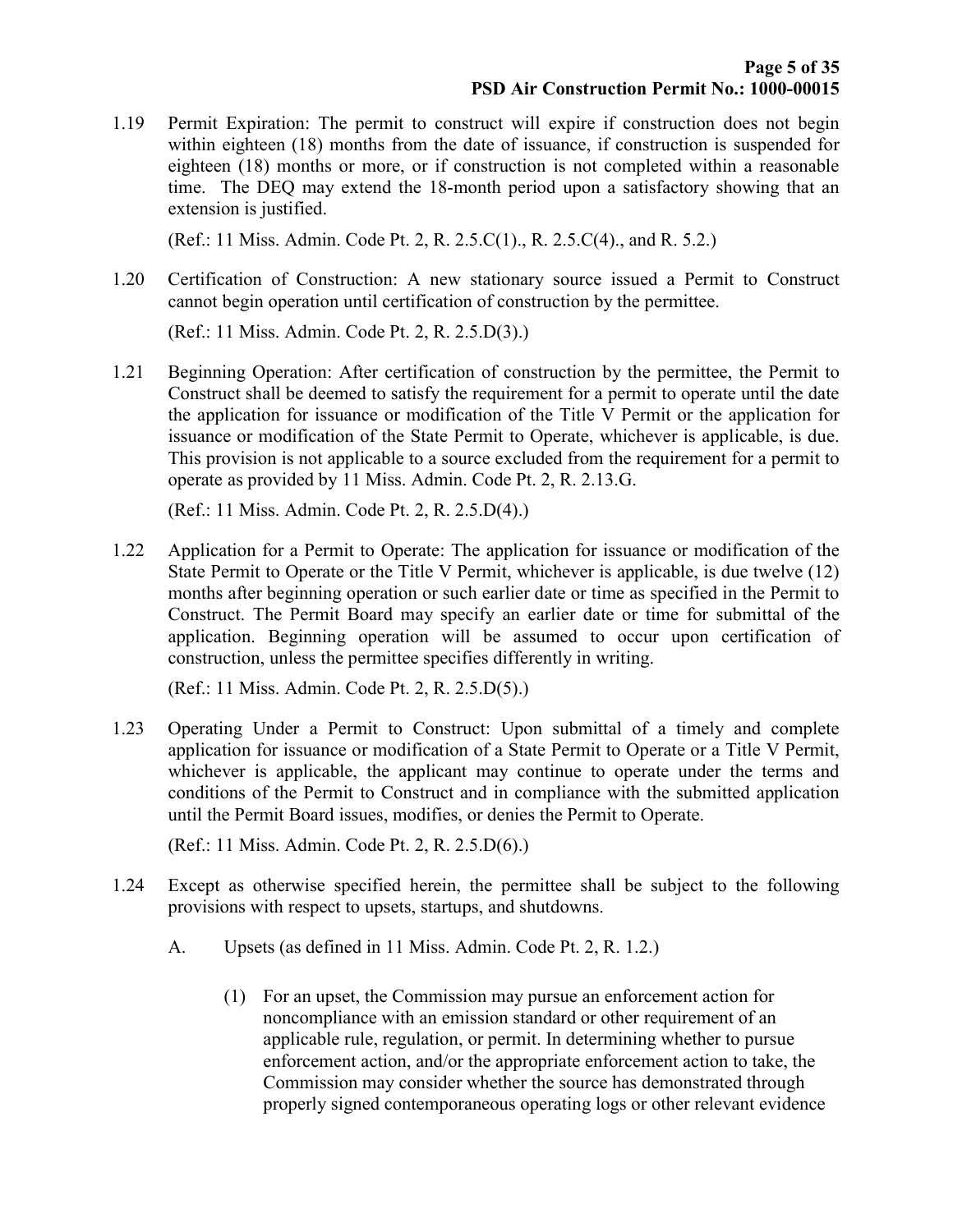the following:

- (a) An upset occurred and that the source can identify the cause(s) of the upset;
- (b) The source was at the time being properly operated;
- (c) During the upset the source took all reasonable steps to minimize levels of emissions that exceeded the emission standard or other requirement of an applicable rule, regulation, or permit;
- (d) That within five (5) working days of the time the upset began, the source submitted a written report to the Department describing the upset, the steps taken to mitigate excess emissions or any other noncompliance, and the corrective actions taken and;
- (e) That as soon as practicable but no later than 24 hours of becoming aware of an upset that caused an immediate adverse impact to human health or the environment beyond the source boundary or caused a general nuisance to the public, the source provided notification to the Department.
- (2) In any enforcement proceeding by the Commission, the source seeking to establish the occurrence of an upset has the burden of proof.
- (3) This provision is in addition to any upset provision contained in any applicable requirement.
- (4) These upset provisions apply only to enforcement actions by the Commission and are not intended to prohibit EPA or third party enforcement actions.
- B. Startups and Shutdowns (as defined in 11 Miss. Admin. Code Pt. 2, R. 1.2.)
	- (1) Startups and shutdowns are part of normal source operation. Emission limitations apply during startups and shutdowns unless source specific emission limitations or work practice standards for startups and shutdowns are defined by an applicable rule, regulation, or permit.
	- (2) Where the source is unable to comply with existing emission limitations established under the State Implementation Plan (SIP) and defined in 11 Mississippi Administrative Code, Part 2, Chapter 1, the Department will consider establishing source specific emission limitations or work practice standards for startups and shutdowns. Source specific emission limitations or work practice standards established for startups and shutdowns are subject to the requirements prescribed in 11 Miss. Admin. Code Pt. 2, R. 1.10.B(2)(a) through (e).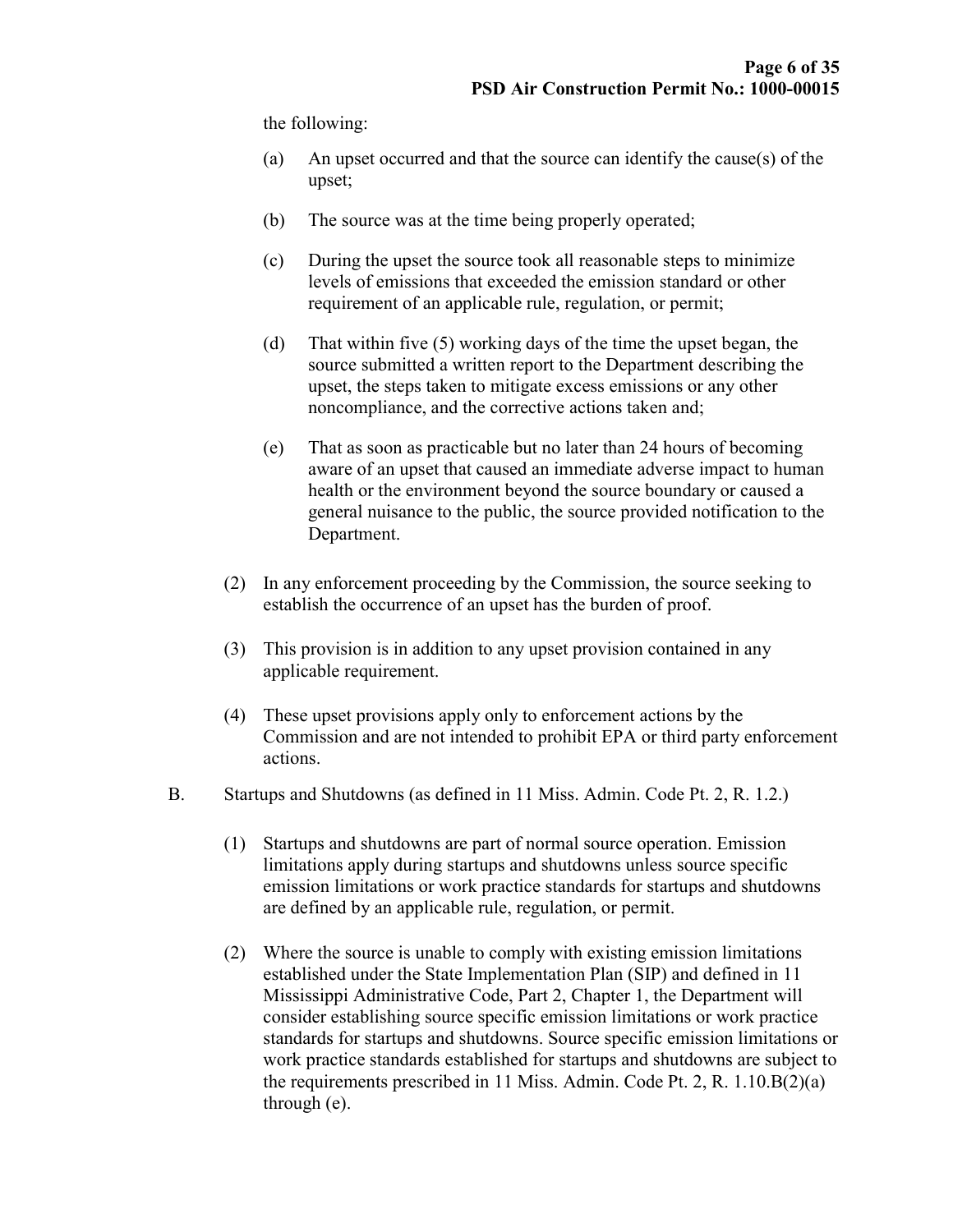(3) Where an upset, as defined in 11 Miss. Admin. Code Pt. 2, R. 1.2.,occurs during startup or shutdown, see the upset requirements above.

(Ref.: 11 Miss. Admin. Code Pt. 2, R. 1.10.)

1.25 General Duty: All air emission equipment shall be operated as efficiently as possible to minimize emissions of air contaminants.

(Ref.: 11 Miss. Admin. Code Pt. 2, R. 2.2.B(10).)

- 1.26 Compliance Testing: Regarding compliance testing:
	- A. The results of any emissions sampling and analysis shall be expressed both in units consistent with the standards set forth in any Applicable Rules and Regulations or this permit and in units of mass per time.
	- B. Compliance testing will be performed at the expense of the permittee.
	- C. Each emission sampling and analysis report shall include but not be limited to the following:
		- (1) detailed description of testing procedures;
		- (2) sample calculation(s);
		- (3) results; and
		- (4) comparison of results to all Applicable Rules and Regulations and to emission limitations in the permit.

(Ref.: 11 Miss. Admin. Code Pt. 2, R. 2.6.B(3), (4), and (6).)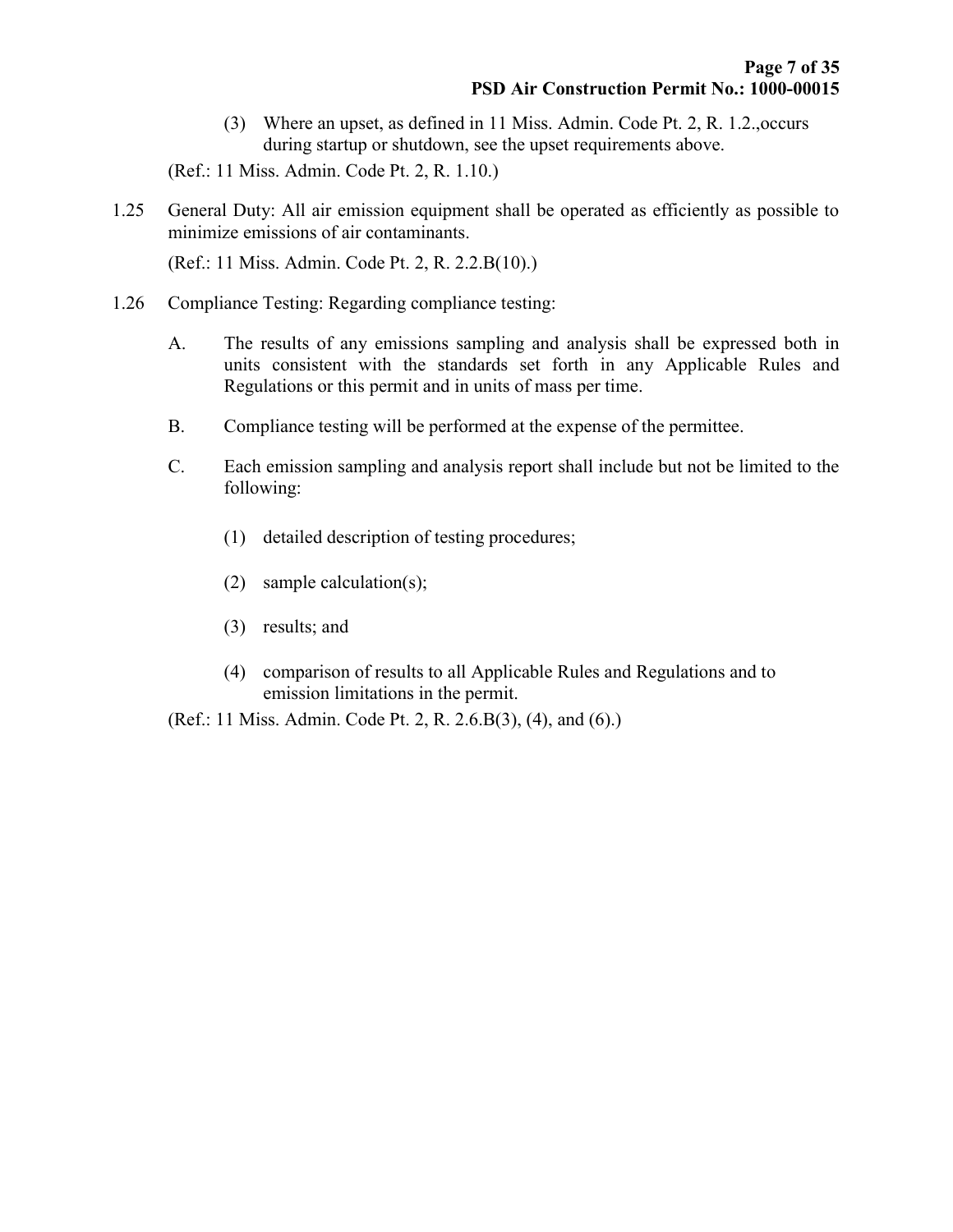### SECTION 2. EMISSION POINT DESCRIPTION

The permittee is authorized to construct and/or modify and operate, upon certification of construction, air emissions equipment, as described in the following table.

| <b>Emission</b><br>Point | <b>Description</b>                                                                                                                                                                                                                                                                                                                                                                                                                 |  |  |  |
|--------------------------|------------------------------------------------------------------------------------------------------------------------------------------------------------------------------------------------------------------------------------------------------------------------------------------------------------------------------------------------------------------------------------------------------------------------------------|--|--|--|
| $AA-016$                 | Carbon Pulverizer equipped with a Pulse Jet Baghouse for PM Control                                                                                                                                                                                                                                                                                                                                                                |  |  |  |
| $AA-018$                 | Raw Materials Handling and Storage Operations, including receipt, storage, and transfer of coal and pitch prior<br>to blending operations                                                                                                                                                                                                                                                                                          |  |  |  |
|                          | G-Line                                                                                                                                                                                                                                                                                                                                                                                                                             |  |  |  |
| $AA-032$                 | 10.71 MMBTU/hr Natural Gas Fired Coal Baker #3 equipped with low NOx burners - Designed as a rotary<br>kiln. Emissions from the burners vented through 6 identical stacks. Off-gases from Coal Bakers vented to<br>Emission Point AA-046                                                                                                                                                                                           |  |  |  |
| $AA-033$                 | 12.60 MMBTU/hr Natural Gas Fired Coal Baker #4 equipped with low NOx burners - Designed as a rotary<br>kiln. Emissions from the burners vented through 5 identical stacks. Off-gases from Coal Bakers vented to<br><b>Emission Point AA-046</b>                                                                                                                                                                                    |  |  |  |
| $AA-0.34$                | 18 MMBTU/hr Natural Gas Fired Carbon Activator Furnace #3 equipped with low NOx burners - multiple<br>hearth furnace, or activator. Includes a centrifugal separator to reduce and recover particulate matter, following<br>by a thermal oxidizer equipped with a 40 MMBTU/hr natural gas burner for startups. Emissions from the<br>thermal oxidizer vented to Venturi Scrubber with mist eliminators for control of PM and $SO2$ |  |  |  |
| $AA-035$                 | 18 MMBTU/hr Natural Gas Fired Carbon Activator Furnace #4 equipped with low NOx burners - multiple<br>hearth furnace, or activator. Includes a centrifugal separator to reduce and recover particulate matter, following<br>by a thermal oxidizer equipped with a 40 MMBTU/hr natural gas burner for startups. Emissions from the<br>thermal oxidizer vented to Venturi Scrubber with mist eliminators for control of PM and $SO2$ |  |  |  |
| $AA-036$                 | 0.6 MMBTU/hr Natural Gas Fired Space Heater                                                                                                                                                                                                                                                                                                                                                                                        |  |  |  |
| AA-037                   | 5.0 MMBTU/hr Natural Gas Fired Coal Grinding Mill Auxiliary Air Heater                                                                                                                                                                                                                                                                                                                                                             |  |  |  |
| $AA-038$                 | 537 hp Diesel Fired (Compression Ignition (CI)) Emergency Generator constructed after 2020                                                                                                                                                                                                                                                                                                                                         |  |  |  |
| $AA-039$                 | 107 hp Natural Gas Fired (Spark Ignition (SI)) 4-stroke Emergency Generator constructed after 2020                                                                                                                                                                                                                                                                                                                                 |  |  |  |
| $AA-040$                 | 175 hp Diesel Fired (CI) Firewater Pump constructed after 2020                                                                                                                                                                                                                                                                                                                                                                     |  |  |  |
| $AA-041$                 | Coal Blending Bin #4 equipped with a Bin Vent                                                                                                                                                                                                                                                                                                                                                                                      |  |  |  |
| AA-042                   | Coal Blending Bin #5 equipped with a Bin Vent                                                                                                                                                                                                                                                                                                                                                                                      |  |  |  |
| AA-043                   | Coal Blending Bin #6 equipped with a Bin Vent                                                                                                                                                                                                                                                                                                                                                                                      |  |  |  |
| AA-044                   | Coal Grinding Mill #2 equipped with baghouse for PM control. Also includes an auxiliary air heater (Emission<br>Point AA-037) to be used in the event of extra wet coal.                                                                                                                                                                                                                                                           |  |  |  |
| AA-045                   | Coal Press Room # 2 equipped with baghouse for PM control                                                                                                                                                                                                                                                                                                                                                                          |  |  |  |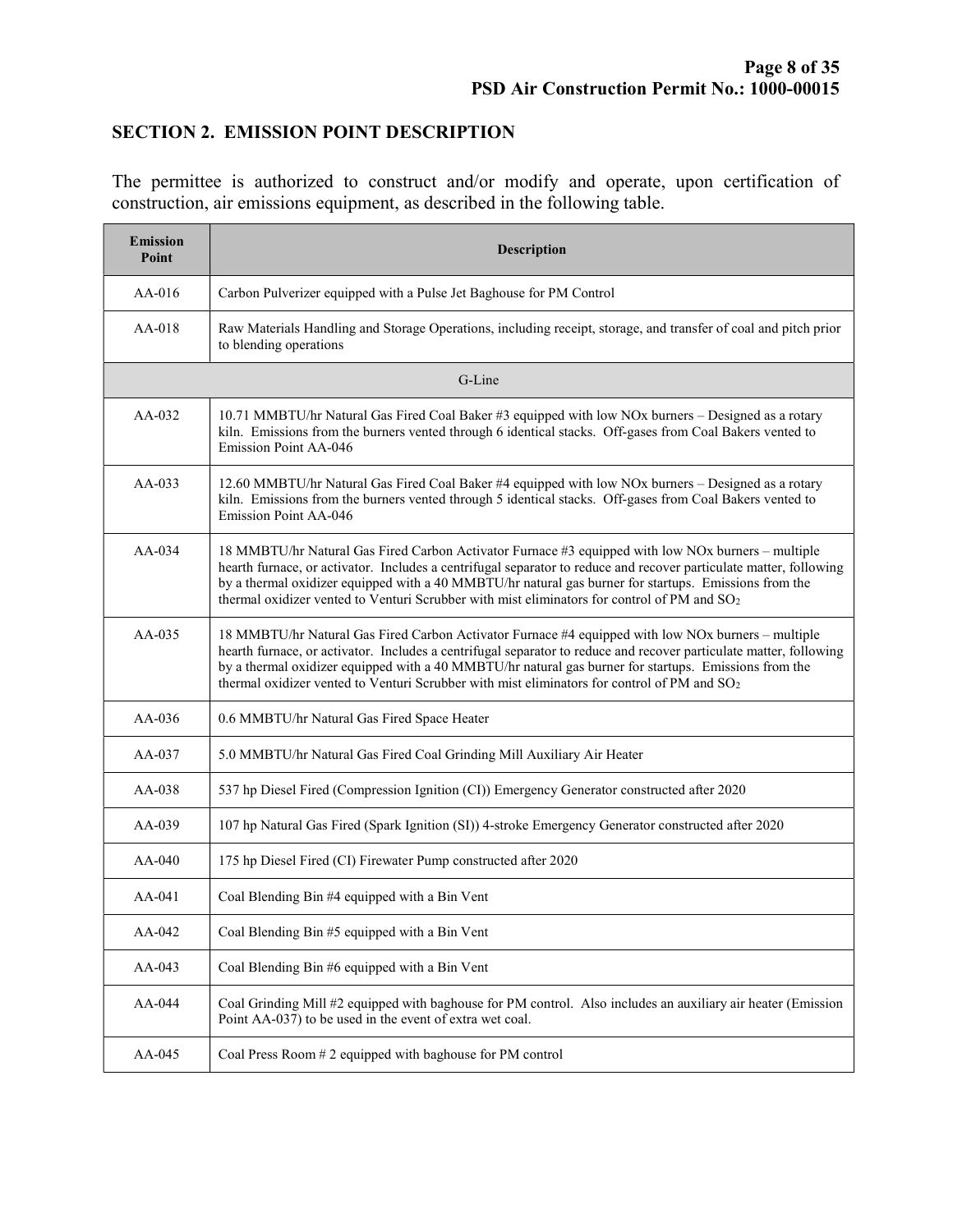| <b>Emission</b><br>Point | <b>Description</b>                                                                                                                                                                                                                             |
|--------------------------|------------------------------------------------------------------------------------------------------------------------------------------------------------------------------------------------------------------------------------------------|
| $AA-046$                 | Coal Baking Particulate and Volatiles Removal System. Off-gases from the Coal Bakers pass through a<br>thermal oxidizer with a 50 MMBTU/hr natural gas-fired burner, a waste heat boiler, and then a Venturi<br>scrubber with mist eliminator. |
| AA-047                   | Activated Carbon Packaging Pulse Jet Baghouse                                                                                                                                                                                                  |
| $AA-048$                 | Activator Area Dust Collector equipped with a Baghouse                                                                                                                                                                                         |
| $AA-049$                 | Pulverized Cyclone Dust Collector equipped with a Bin Vent                                                                                                                                                                                     |
| $AA-050$                 | Soda Silo Bin Vent                                                                                                                                                                                                                             |
| $AA-051$                 | Press Room Vacuum Filter equipped with a Cartridge Filter                                                                                                                                                                                      |
| $AA-054$                 | Cooling Tower                                                                                                                                                                                                                                  |
| $AA-057$                 | <b>Fugitive Dust Emissions</b>                                                                                                                                                                                                                 |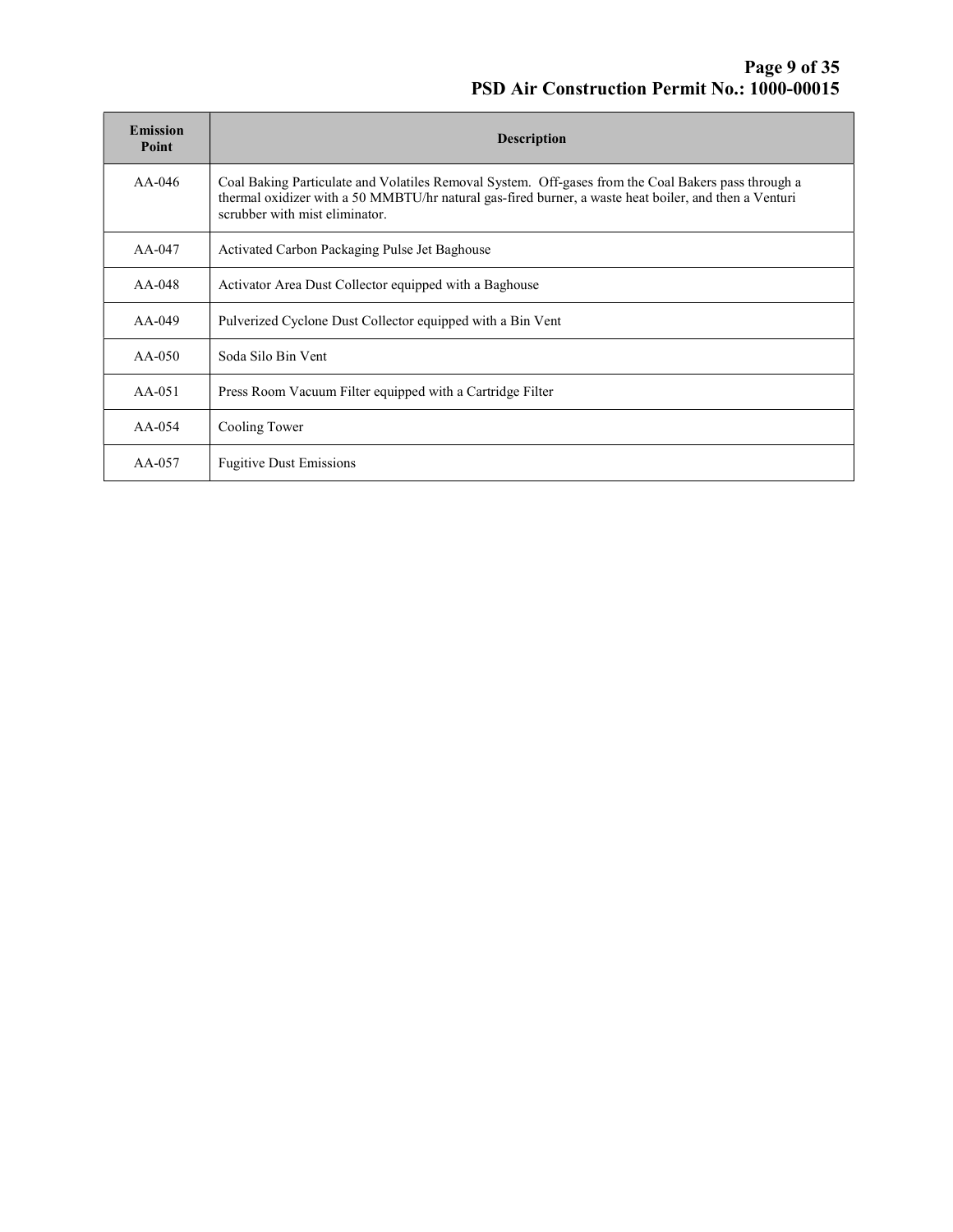| <b>Emission</b><br>Point                         | <b>Applicable Requirement</b>                     | <b>Condition</b><br>Number(s) | Pollutant/<br>Parameter    | <b>Limitation/Standard</b>                                                              |
|--------------------------------------------------|---------------------------------------------------|-------------------------------|----------------------------|-----------------------------------------------------------------------------------------|
| Facility<br>Wide                                 | 11 Miss. Admin. Code Pt. 2, R.<br>1.3.A.          | 3.1                           | Opacity                    | $< 40\%$                                                                                |
|                                                  | 11 Miss. Admin. Code Pt. 2, R.<br>1.3.B           | 3.2                           |                            |                                                                                         |
|                                                  | 11 Miss. Admin. Code Pt. 2, R.<br>$1.3.F(1)$ .    | 3.3                           | PM (filterable<br>only)    | $E = 4.1 * p^{0.67}$                                                                    |
| AA-032<br>AA-033<br>AA-034                       | 11 Miss. Admin. Code Pt. 2, R.<br>$1.3.D(1)(b)$ . | 3.4                           | PM (filterable<br>only)    | $E = 0.8808*I^{-0.1667}$                                                                |
| $AA-035$<br>AA-046                               | 11 Miss. Admin. Code Pt. 2, R.<br>$1.4.A(1)$ .    | 3.5                           | SO <sub>2</sub>            | 4.8 lb/MMBTU                                                                            |
| $AA-036$<br>AA-037<br>AA-038<br>AA-039<br>AA-040 | 11 Miss. Admin. Code Pt. 2, R.<br>$1.3.D(1)(a)$ . | 3.6                           | PM (filterable<br>only)    | 0.6 lb/MMBTU                                                                            |
| AA-016                                           | 11 Miss. Admin. Code Pt. 2, R.<br>2.2.B(10).      | 3.7                           | $PM/PM_{10}/PM_{2.5}$      | BACT: 0.61 lb/hr (3-hour average) not to<br>exceed 2.67 tpy                             |
| AA-018                                           | 11 Miss. Admin. Code Pt. 2, R.<br>2.2.B(10).      | 3.8                           | $PM/PM_{10}/PM_{2.5}$      | <b>BACT: Work Practice Standards</b>                                                    |
| $AA-032$                                         | 11 Miss. Admin. Code Pt. 2, R.<br>2.2.B(10).      | 3.9                           | $PM/PM_{10}/PM_{2.5}$      | BACT: Low NOx burners guaranteed not<br>to exceed 0.08 lb/hr and 0.35 tpy               |
|                                                  |                                                   |                               |                            | BACT: Off-gases from the Coal Bakers<br>vented to Emission Point AA-046 at all<br>times |
|                                                  |                                                   |                               | <b>NO<sub>x</sub></b>      | BACT: Low NOx burners guaranteed not<br>to exceed 0.53 lb/hr and 2.32 tpy               |
|                                                  |                                                   | 3.10                          | GHG<br>CO <sub>2</sub> (e) | BACT: 5,488.85 tpy                                                                      |
| AA-033                                           | 11 Miss. Admin. Code Pt. 2, R.<br>2.2.B(10).      | 3.11                          | $PM/PM_{10}/PM_{2.5}$      | BACT: Low NOx burners guaranteed not<br>to exceed 0.09 lb/hr                            |
|                                                  |                                                   |                               |                            | BACT: Off-gases from the Coal Bakers<br>vented to Emission Point AA-046 at all<br>times |
|                                                  |                                                   |                               | <b>NOx</b>                 | BACT: Low NOx burners guaranteed not<br>to exceed 0.62 lb/hr                            |
|                                                  |                                                   | 3.12                          | GHG                        | BACT: 6,457.48 tpy                                                                      |

## SECTION 3. EMISSION LIMITATIONS AND STANDARDS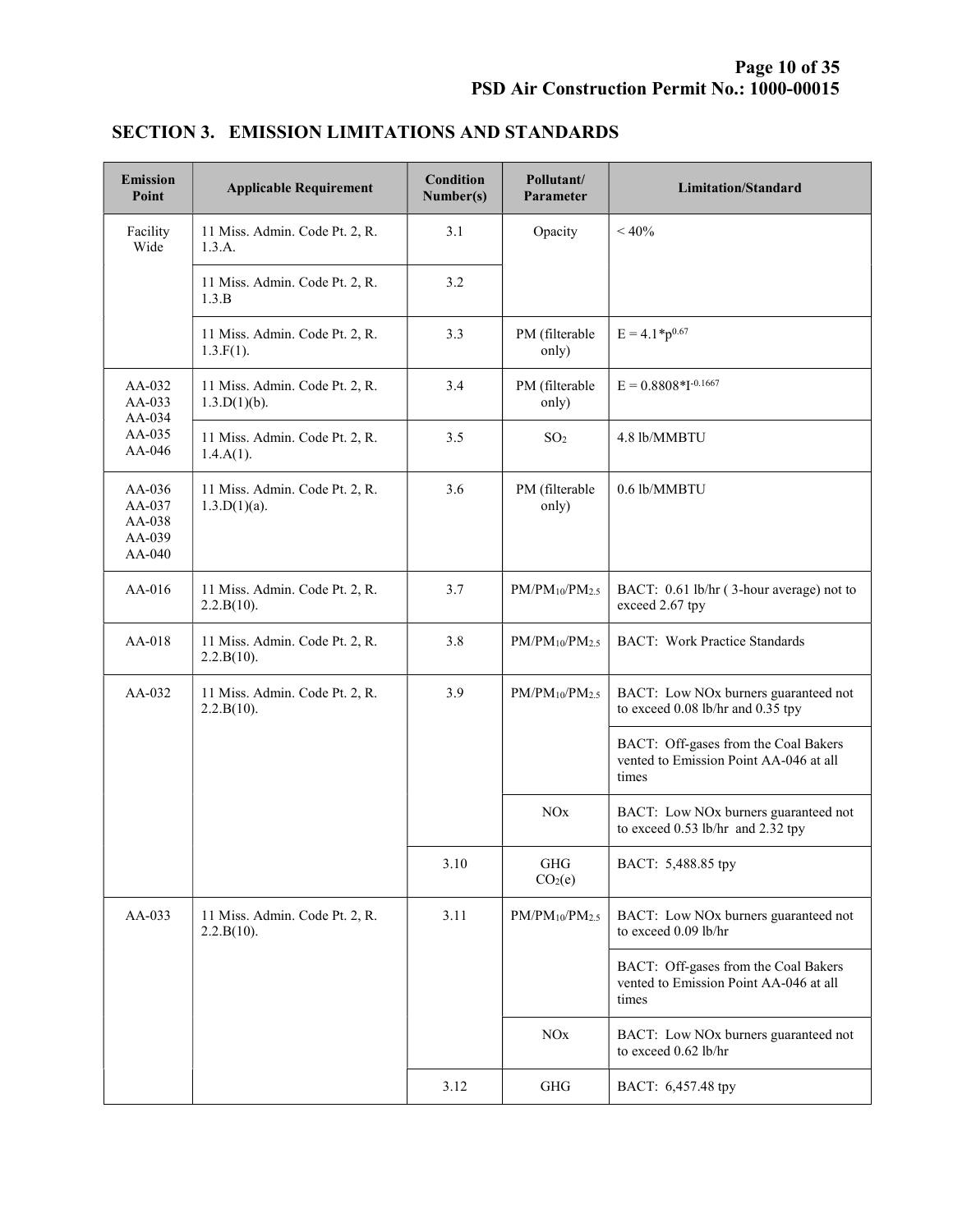Page 11 of 35 PSD Air Construction Permit No.: 1000-00015

| <b>Emission</b><br>Point | <b>Applicable Requirement</b>                | Condition<br>Number(s) | Pollutant/<br>Parameter           | <b>Limitation/Standard</b>                                            |
|--------------------------|----------------------------------------------|------------------------|-----------------------------------|-----------------------------------------------------------------------|
|                          |                                              |                        | CO <sub>2</sub> (e)               |                                                                       |
| AA-034                   | 11 Miss. Admin. Code Pt. 2, R.<br>2.2.B(10). | 3.13                   | $PM/PM_{10}/PM_{2.5}$             | BACT: 1.54 lb/hr (3-hour average) not to<br>exceed 6.75 tpy           |
|                          |                                              | 3.14                   | <b>NO</b> x                       | BACT: 4.19 lb/hr (3-hour average) not to<br>exceed 18.35 tpy          |
|                          |                                              | 3.15                   | <b>GHG</b><br>CO <sub>2</sub> (e) | BACT: 29,724.89 tpy                                                   |
|                          |                                              | 3.16                   | $PM/PM_{10}/PM_{2.5}$             | Emissions routed to control device at all<br>times.                   |
|                          |                                              |                        | NOx                               |                                                                       |
| AA-035                   | 11 Miss. Admin. Code Pt. 2, R.<br>2.2.B(10). | 3.17                   | $PM/PM_{10}/PM_{2.5}$             | BACT: 1.54 lb/hr (3-hour average) not to<br>exceed 6.75 tpy           |
|                          |                                              | 3.18                   | <b>NO</b> x                       | BACT: 4.19 lb/hr (3-hour average) not to<br>exceed 18.35 tpy          |
|                          |                                              | 3.19                   | <b>GHG</b><br>CO <sub>2</sub> (e) | BACT: 29,724.89 tpy                                                   |
|                          |                                              | 3.16                   | $PM/PM_{10}/PM_{2.5}$             | Emissions routed to control device at all<br>times.                   |
|                          |                                              |                        | NOx                               |                                                                       |
| AA-036                   | 11 Miss. Admin. Code Pt. 2, R.<br>2.2.B(10). | 3.20                   | $PM/PM_{10}/PM_{2.5}$             | BACT: Manufacturer guarantee not to<br>exceed 0.004 lb/hr             |
|                          |                                              |                        | <b>NO<sub>x</sub></b>             | BACT: Manufacturer guarantee not to<br>exceed 0.06 lb/hr              |
|                          |                                              | 3.21                   | <b>GHG</b><br>CO <sub>2</sub> (e) | BACT: 307.73 tpy                                                      |
| AA-037                   | 11 Miss. Admin. Code Pt. 2, R.<br>2.2.B(10). | 3.22                   | $PM/PM_{10}/PM_{2.5}$             | BACT: Manufacturer guarantee not to<br>exceed 0.04 lb/hr and 0.18 tpy |
|                          |                                              |                        | NOx                               | BACT: Manufacturer guarantee not to<br>exceed 0.49 lb/hr and 2.15 tpy |
|                          |                                              | 3.23                   | <b>GHG</b><br>CO <sub>2</sub> (e) | 2,564.42 tpy                                                          |
| $AA-041$                 | 11 Miss. Admin. Code Pt. 2, R.               | 3.24                   | $PM/PM_{10}/PM_{2.5}$             | BACT: Routed to Bin Vent at all times                                 |
| AA-042<br>AA-043         | 2.2.B(10).                                   | 3.25                   |                                   | <b>BACT: Operational Requirement</b>                                  |
| AA-044                   | 11 Miss. Admin. Code Pt. 2, R.               | 3.26                   | $PM/PM_{10}/PM_{2.5}$             | BACT: Routed to the baghouse at all times                             |
| AA-045                   | 2.2.B(10).                                   | 3.25                   |                                   | <b>BACT: Operational Requirement</b>                                  |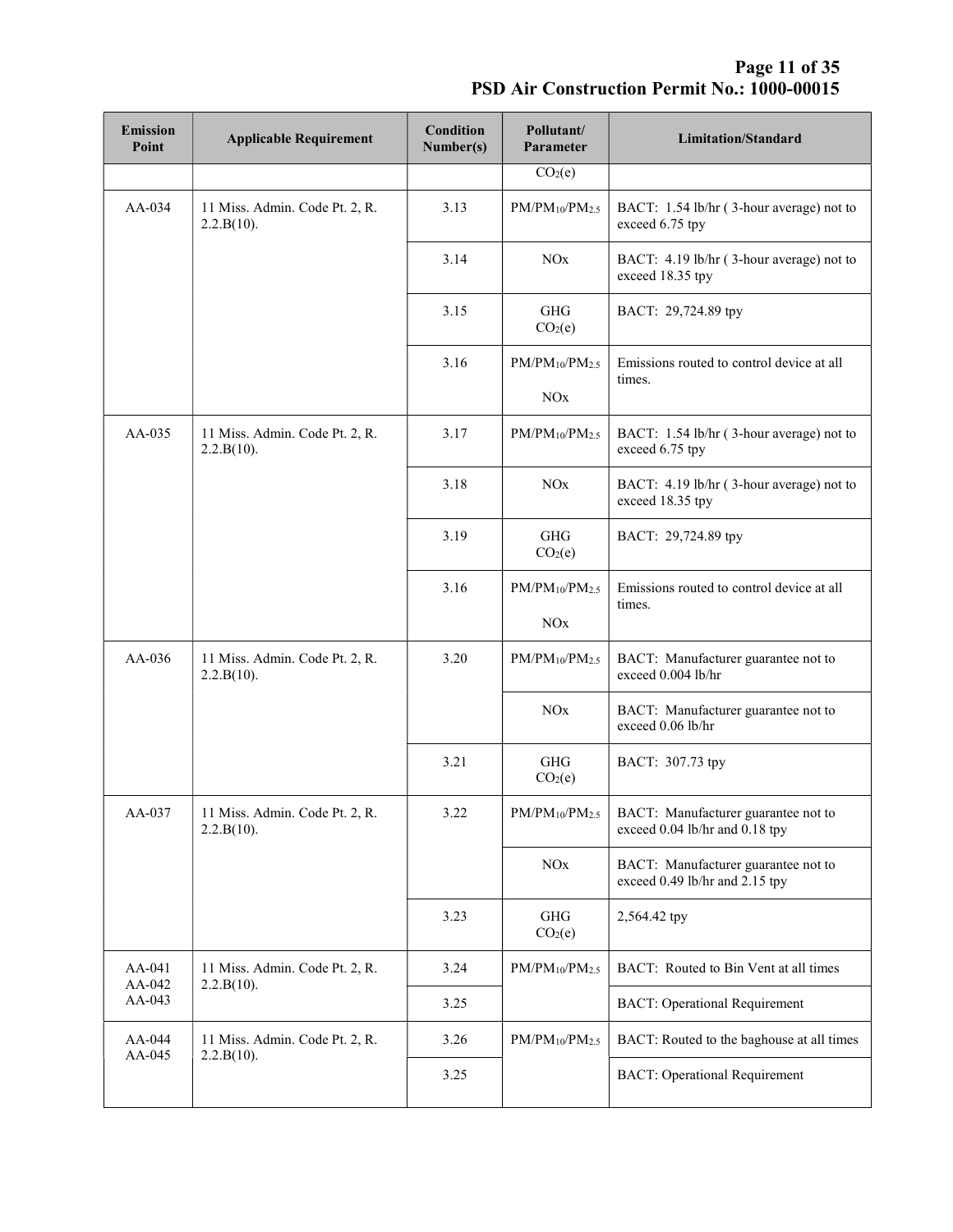Page 12 of 35 PSD Air Construction Permit No.: 1000-00015

| <b>Emission</b><br>Point                                                     | <b>Applicable Requirement</b>                                                                                                                                 | <b>Condition</b><br>Number(s) | Pollutant/<br>Parameter           | <b>Limitation/Standard</b>                                   |
|------------------------------------------------------------------------------|---------------------------------------------------------------------------------------------------------------------------------------------------------------|-------------------------------|-----------------------------------|--------------------------------------------------------------|
| AA-046                                                                       | 11 Miss. Admin. Code Pt. 2, R.<br>2.2.B(10).                                                                                                                  | 3.27                          | $PM/PM_{10}/PM_{2.5}$             | BACT: 2.76 lb/hr (3-hour average) not to<br>exceed 12.09 tpy |
|                                                                              |                                                                                                                                                               | 3.28                          | NOx                               | BACT: 7.46 lb/hr (3-hour average) not to<br>exceed 32.67 tpy |
|                                                                              |                                                                                                                                                               | 3.29                          | <b>GHG</b><br>CO <sub>2</sub> (e) | BACT: 25,724.89 tpy                                          |
| AA-047                                                                       | 11 Miss. Admin. Code Pt. 2, R.<br>2.2.B(10).                                                                                                                  | 3.30                          | $PM/PM_{10}/PM_{2.5}$             | BACT: 1.45 lb/hr (3-hour average) not to<br>exceed 6.35 tpy  |
|                                                                              |                                                                                                                                                               | 3.25                          |                                   | <b>BACT: Operational Requirement</b>                         |
|                                                                              |                                                                                                                                                               | 3.26                          |                                   | BACT: Routed to the baghouse at all times                    |
| AA-048                                                                       | 11 Miss. Admin. Code Pt. 2, R.<br>2.2.B(10).                                                                                                                  | 3.31                          | $PM/PM_{10}/PM_{2.5}$             | BACT: 0.09 lb/hr (3-hour average) not to<br>exceed 0.39 tpy  |
|                                                                              |                                                                                                                                                               | 3.25                          |                                   | <b>BACT: Operational Requirement</b>                         |
|                                                                              |                                                                                                                                                               | 3.26                          |                                   | BACT: Routed to the baghouse at all times                    |
| AA-049                                                                       | 11 Miss. Admin. Code Pt. 2, R.<br>2.2.B(10).                                                                                                                  | 3.24                          | $PM/PM_{10}/PM_{2.5}$             | BACT: Routed to Bin Vent at all times                        |
|                                                                              |                                                                                                                                                               | 3.25                          |                                   | <b>BACT: Operational Requirement</b>                         |
| $AA-050$                                                                     | 11 Miss. Admin. Code Pt. 2, R.<br>2.2.B(10).                                                                                                                  | 3.24                          | $PM/PM_{10}/PM_{2.5}$             | BACT: Routed to Bin Vent at all times                        |
|                                                                              |                                                                                                                                                               | 3.25                          |                                   | <b>BACT: Operational Requirement</b>                         |
| $AA-051$                                                                     | 11 Miss. Admin. Code Pt. 2, R.<br>2.2.B(10).                                                                                                                  | 3.32                          | $PM/PM_{10}/PM_{2.5}$             | BACT: Vented to Cartridge Filter at all<br>times             |
| AA-054                                                                       | 11 Miss. Admin. Code Pt. 2, R.<br>2.2.B(10).                                                                                                                  | 3.33                          | $PM/PM_{10}/PM_{2.5}$             | BACT: Install High Efficiency Drift<br>Eliminators           |
| AA-032<br>AA-033<br>AA-034<br>AA-035<br>AA-036<br>AA-037<br>AA-039<br>AA-046 | 11 Miss. Admin. Code Pt. 2, R.<br>2.2.B(10).                                                                                                                  | 3.34                          | Fuel                              | Natural gas only                                             |
| AA-032<br>AA-033<br>AA-034<br>AA-035                                         | 40 CFR 60, Subpart Dc -<br>Standards of Performance for<br>Small Industrial-Commercial-<br><b>Institutional Steam Generating</b><br>Units<br>40 CFR 60.40c(a) | 3.35                          | PM<br>SO <sub>2</sub>             | Applicability                                                |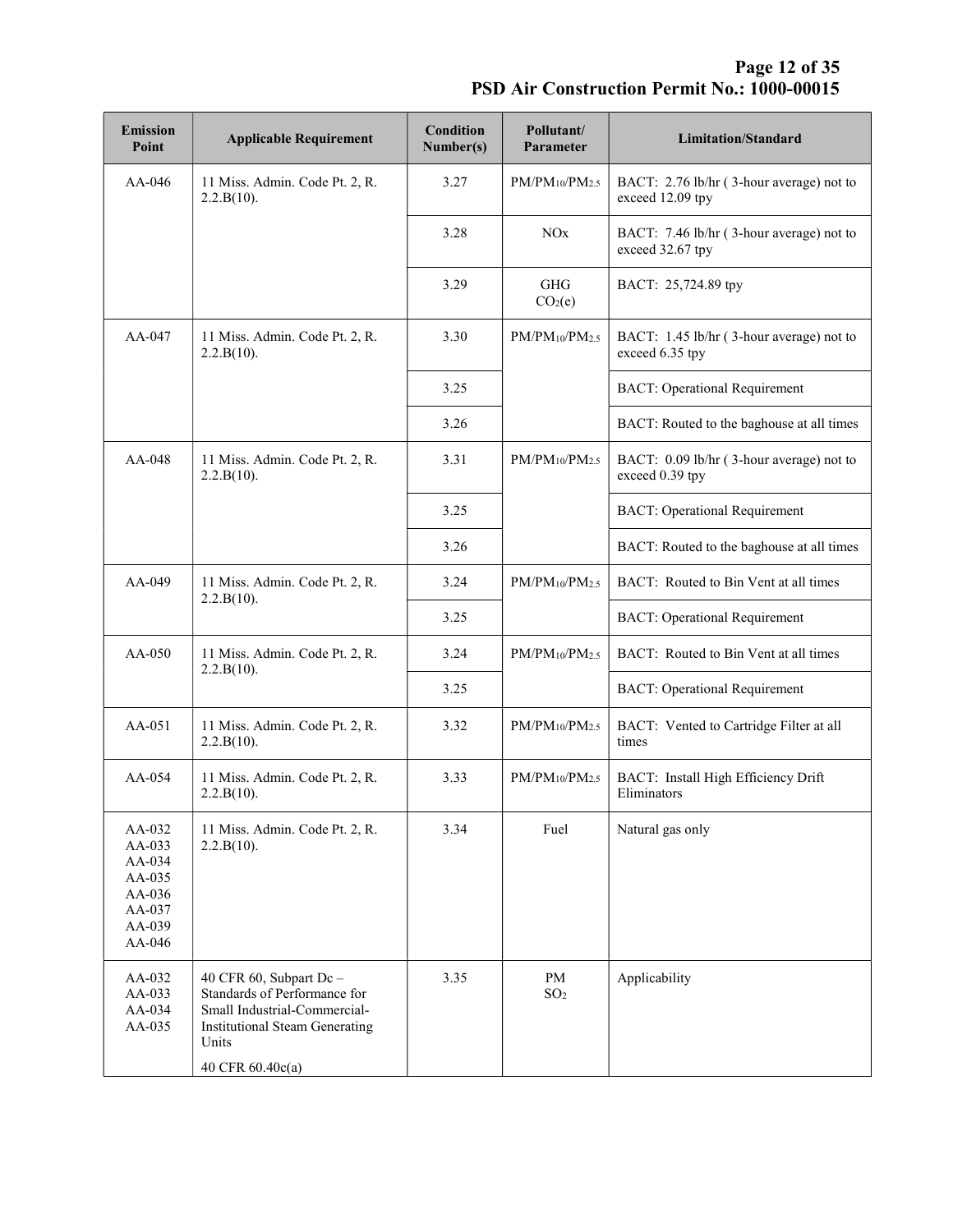**Page 13 of 35** PSD Air Construction Permit No.: 1000-00015

| <b>Emission</b><br>Point     | <b>Applicable Requirement</b>                                                                                                                                                                                         | <b>Condition</b><br>Number(s) | Pollutant/<br>Parameter               | <b>Limitation/Standard</b>                                                                                                  |
|------------------------------|-----------------------------------------------------------------------------------------------------------------------------------------------------------------------------------------------------------------------|-------------------------------|---------------------------------------|-----------------------------------------------------------------------------------------------------------------------------|
| AA-038<br>AA-039<br>$AA-040$ | 40 CFR 63, Subpart ZZZZ -<br>National Emissions Standards for<br>Hazardous Air Pollutants for<br><b>Stationary Reciprocating Internal</b><br>Combustion Engines (RICE)<br>40 CFR 63.6580, and 63.6585(a)<br>and $(c)$ | 3.36                          | HAP                                   | Applicability                                                                                                               |
|                              | 40 CFR 63.6590(c)(1), Subpart<br>ZZZZ                                                                                                                                                                                 | 3.37                          |                                       | Comply with Subpart ZZZZ by complying<br>with NSPS Subpart IIII or JJJJ, as<br>applicable                                   |
| AA-038<br>$AA-040$           | 40 CFR 60, Subpart IIII -<br>Standards of Performance for<br><b>Stationary Compression Ignition</b><br>(CI) Internal Combustion Engines<br>40 CFR 60.4200(a)(2)(i) and (ii)                                           | 3.38                          | <b>NMHC</b><br>CO<br>NOx<br><b>PM</b> | Applicability                                                                                                               |
| AA-038                       | 40 CFR 60.4205(b) and<br>60.4202(f)(2), Subpart IIII                                                                                                                                                                  | 3.39                          |                                       | Purchase a certified engine                                                                                                 |
| $AA-040$                     | 40 CFR 60.4205(c) and Table 4,<br>Subpart IIII                                                                                                                                                                        | 3.40                          | $NMHC + NOx$                          | $4.0$ g/kw-hr                                                                                                               |
|                              |                                                                                                                                                                                                                       |                               | CO                                    | $3.5$ g/kw-hr                                                                                                               |
|                              |                                                                                                                                                                                                                       |                               | PM                                    | $0.20$ g/kw-hr                                                                                                              |
| AA-038<br>AA-040             | 40 CFR 60.4206, Subpart IIII                                                                                                                                                                                          | 3.41                          | <b>NMHC</b><br>CO<br>NOx<br>PM        | Comply over the life of the engine                                                                                          |
|                              | 40 CFR 60.4207(b), Subpart IIII<br>and 40 CFR 80.510(b)                                                                                                                                                               | 3.42                          | Fuel                                  | Max sulfur content of diesel fuel $\leq$ 15 ppm<br>Min. cetane index of 40 or max aromatic<br>content of 35 volume percent. |
|                              | 40 CFR 60.4209(a), Subpart IIII                                                                                                                                                                                       | 3.43                          | <b>NMHC</b><br>$\rm CO$               | Install a non-resettable hour meter                                                                                         |
|                              | 40 CFR 60.4211(a), Subpart IIII                                                                                                                                                                                       | 3.44                          | <b>NO</b> x<br>PM                     | Certified engine requirements                                                                                               |
|                              | 40 CFR 60.4211(c), Subpart IIII                                                                                                                                                                                       | 3.45                          |                                       | Purchase a certified engine                                                                                                 |
|                              | 40 CFR 60.4211(f), Subpart IIII                                                                                                                                                                                       | 3.46                          |                                       | Operating requirements                                                                                                      |
| AA-039                       | 40 CFR 60, Subpart JJJJ -<br>Standards of Performance for<br>Stationary Spark Ignition (SI)<br><b>Internal Combustion Engines</b><br>40 CFR 60.4230(a)(4)(iv)                                                         | 3.47                          | $HC + NOX$<br>CO                      | Applicability                                                                                                               |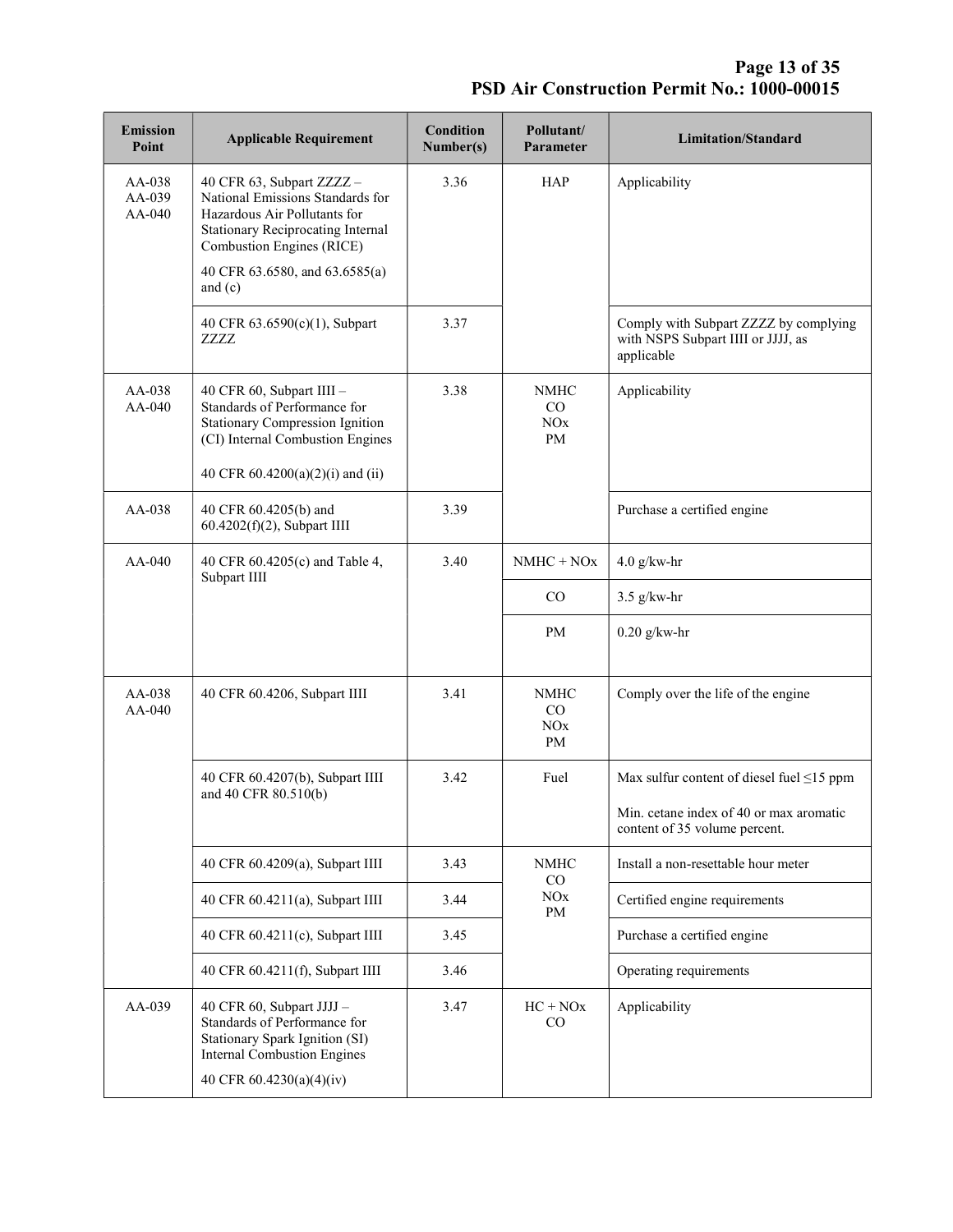Page 14 of 35 PSD Air Construction Permit No.: 1000-00015

| <b>Emission</b><br>Point | <b>Applicable Requirement</b>                    | <b>Condition</b><br>Number(s) | Pollutant/<br><b>Parameter</b> | Limitation/Standard                 |
|--------------------------|--------------------------------------------------|-------------------------------|--------------------------------|-------------------------------------|
|                          | 40 CFR $60.4233(e)$ and Table 1,<br>Subpart JJJJ | 3.48                          | NOx                            | $10$ g/hp-hr                        |
|                          |                                                  |                               | $_{\rm CO}$                    | $387$ g/hp-hr                       |
|                          | 40 CFR 60.4234, Subpart JJJJ                     | 3.49                          | $HC + NOx$<br>$\rm CO$         | Comply over the life of the engine  |
|                          | 40 CFR 60.4237(c), Subpart JJJJ                  | 3.50                          |                                | Install a non-resettable hour meter |
|                          | 40 CFR $60.4243(a)(1)$ , Subpart<br><b>JJJJ</b>  | 3.51                          |                                | Certified engine requirements       |
|                          | 40 CFR 60.4243(d), Subpart JJJJ                  | 3.52                          |                                | Operating requirements              |

- 3.1 For the Entire Facility, except as otherwise specified or limited herein, the permittee shall not cause, permit or allow the emission of smoke from any point source into the open air from any manufacturing, industrial, commercial or waste disposal process which exceeds forty (40) percent opacity subject to the exceptions provided in (a) and (b)
	- (a) Startup operations may produce emissions which exceed 40% opacity for up to fifteen  $(15)$  minutes per startup in any one hour and not to exceed three  $(3)$ startups per stack in any twenty-four (24) hour period.
	- (b) Emissions resulting from soot blowing operations shall be permitted provided such emissions do not exceed 60 percent opacity, and provided further that the aggregate duration of such emissions during any twenty-four (24) hour period does not exceed ten (10) minutes per billion BTU gross heating value of fuel in any one hour.

(Ref.: 11 Miss. Admin. Code Pt. 2, R. 1.3.A.)

3.2 For the Entire Facility, except as otherwise specified or limited herein, the permittee shall not cause, allow or permit the discharge into the ambient air from any point source or emissions, any air contaminant of such opacity as to obscure an observer's view to a degree in excess of 40% opacity, equivalent to Condition 3.1. This shall not apply to vision obscuration caused by uncombined water droplets.

(Ref: 11 Miss. Admin. Code Pt. 2, R. 1.3.B.)

3.3 For the Entire Facility, the permittee shall not cause, permit, or allow the emission of particulate matter in total quantities in excess of the amount determined by the relationship

 $E = 4.1 * p^{0.67}$ 

where  $E$  is the emission rate in pounds per hour and  $p$  is the process weight input rate in tons per hour.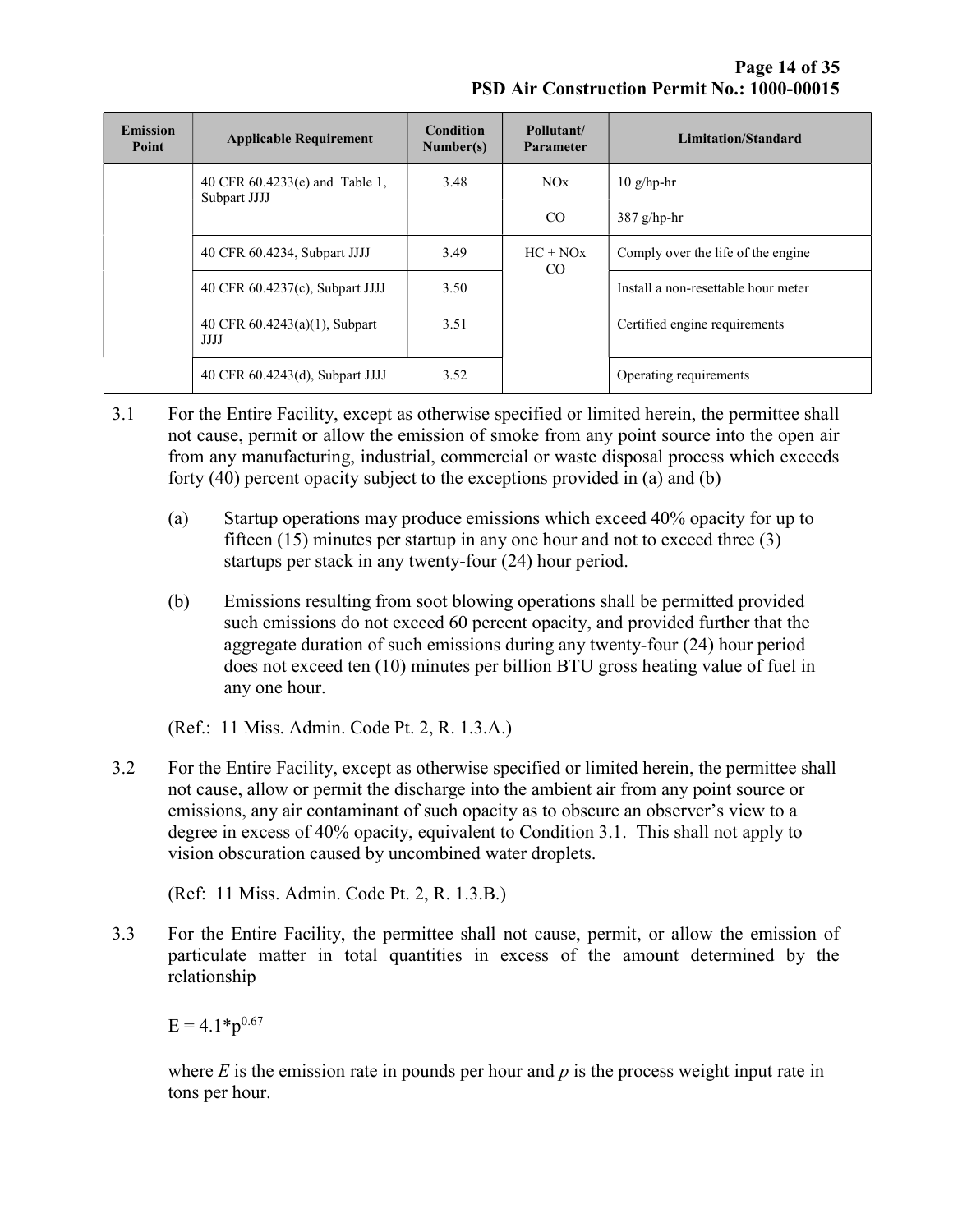(Ref.: 11 Miss. Admin. Code Pt. 2, R. 1.3.F(1).)

3.4 For Emission Points AA-032, AA-033, AA-034, AA-035, and AA-046, emissions of particulate matter from fossil fuel burning installations shall not exceed the emission rate as determined by the relationship

 $E = 0.8808*1*0.1667$ 

where  $E$  is the emission rate in pounds per million BTU per hour heat input and  $I$  is the heat input in millions of BTU per hour.

(Ref.: 11 Miss. Admin. Code Pt. 2, R. 1.3.D(1)(b).)

3.5 For Emission Points AA-032, AA-033, AA-034, AA-035, and AA-046, the maximum discharge of sulfur oxides from any fuel burning installation shall not exceed 4.8 pounds (measured as sulfur dioxide) per million BTU heat input.

(Ref.: 11 Miss. Admin. Code Pt. 2, R. 1.4.A(1).)

3.6 For Emission Points AA-036, AA-037, AA-038, AA-039, and AA-040, the maximum permissible emission of ash and/or particulate matter from fossil fuel burning installations of less than 10 million BTU per hour heat input shall not exceed 0.6 pounds per million BTU per hour heat input.

(Ref.: 11 Miss. Admin. Code Pt. 2, R. 1.3.D(1)(a).)

3.7 For Emission Point AA-016, the permittee shall not discharge or cause the discharge of Particulate Matter (PM/PM<sub>10</sub>/PM<sub>2.5</sub>) in excess of 0.61 lb/hr as determined on a three (3) hour average and 2.67 tons per year (tpy) as determined on a 12 month rolling total basis.

(Ref.: 11 Miss. Admin. Code Pt. 2, R. 2.2.B(10). BACT Limit)

3.8 For Emission Point AA-018, the permittee shall to the extent practicable use preventative and mitigating techniques to control dust. This includes but is not limited to, decreasing the drop height while unloading coal and pitch, decreasing the transport distance whenever possible, and the immediate cleanup of any spillage.

(Ref.: 11 Miss. Admin. Code Pt. 2, R. 2.2.B(10). BACT Limit)

3.9 For Emission Point AA-032, the permittee shall equip each coal baker with low  $NO<sub>x</sub>$ burners that have a guarantee not to exceed 0.08 lb/hr of  $PM/PM_{10}/PM_{2.5}$  emissions and 0.53 lb/hr of NOx emissions and the off-gasses from the Coal Baking shall be routed to Emissions Point AA-046 at all times.

(Ref.: 11 Miss. Admin. Code Pt. 2, R. 2.2.B(10). BACT Limit)

3.10 For Emission Point AA-032, the permittee shall not discharge or cause the discharge of Greenhouse Gas (GHG) emissions (CO<sub>2</sub>(e)) in excess of 5,488.85 tpy.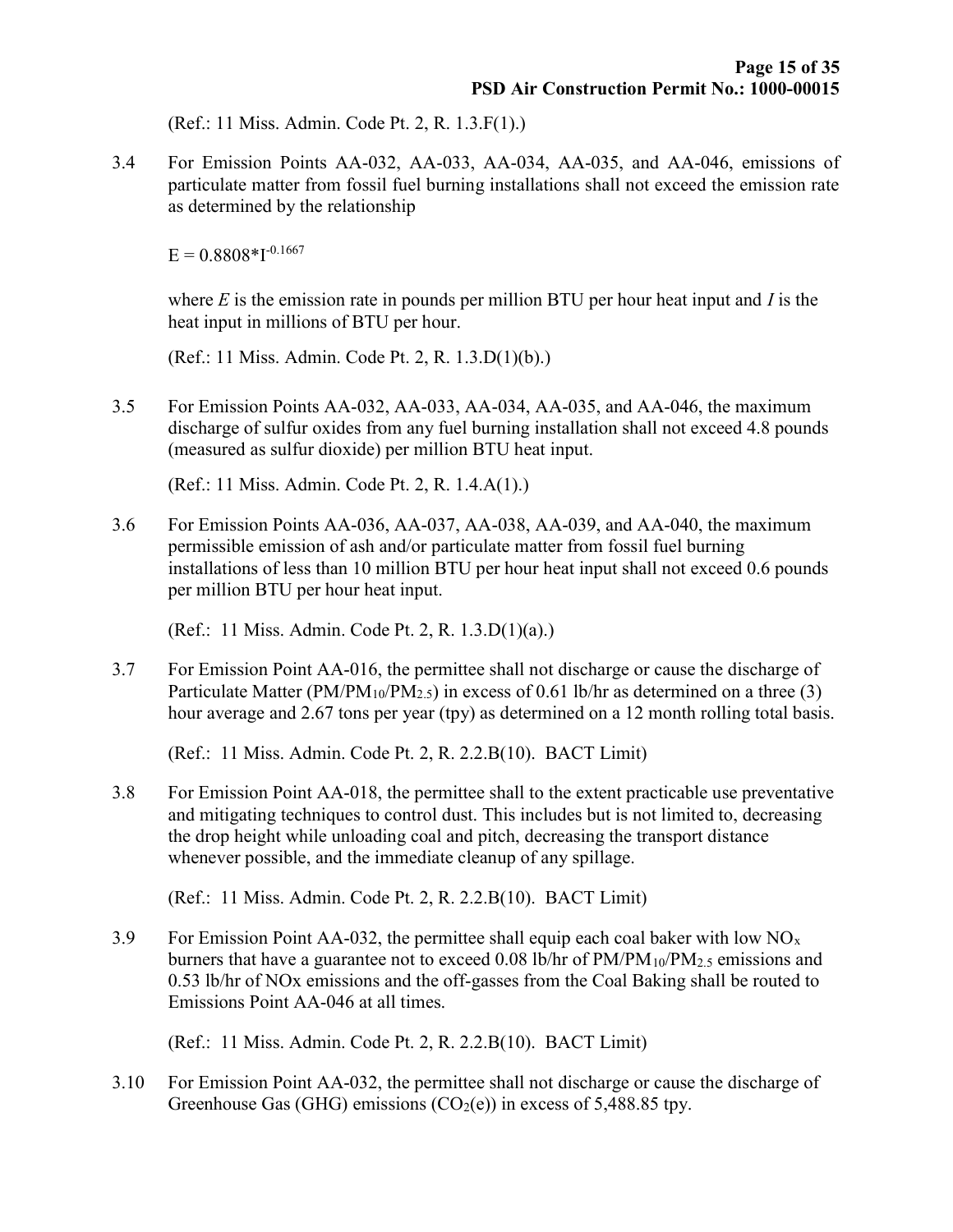(Ref.: 11 Miss. Admin. Code Pt. 2, R. 2.2.B(10). BACT Limit)

3.11 For Emission Point AA-033, the permittee shall equip each coal baker with low  $NO<sub>x</sub>$ burners that have a guarantee not to exceed 0.09 lb/hr of  $PM/PM_{10}/PM_{2.5}$  emissions and 0.62 lb/hr of NOx emissions and the off-gasses from the Coal Baking shall be routed to Emissions Point AA-046 at all times.

(Ref.: 11 Miss. Admin. Code Pt. 2, R. 2.2.B(10). BACT Limit)

3.12 For Emission Point AA-033, the permittee shall not discharge or cause the discharge of Greenhouse Gas (GHG) emissions (CO<sub>2</sub>(e)) in excess of 6,457.48 tpy.

(Ref.: 11 Miss. Admin. Code Pt. 2, R. 2.2.B(10). BACT Limit)

3.13 For Emission Point AA-034, the permittee shall not discharge or cause the discharge of Particulate Matter (PM/PM<sub>10</sub>/PM<sub>2.5</sub>) in excess of 1.54 lb/hr as determined on a three (3) hour average and 6.75 tpy as determined on a 12 month rolling total basis.

(Ref.: 11 Miss. Admin. Code Pt. 2, R. 2.2.B(10). BACT Limit)

3.14 For Emission Point AA-034, the permittee shall not discharge or cause the discharge of Nitrogen Oxides (NOx) in excess of 4.19 lb/hr as determined on a three (3) hour average and 18.35 tpy as determined on a 12 month rolling total basis.

(Ref.: 11 Miss. Admin. Code Pt. 2, R. 2.2.B(10). BACT Limit)

3.15 For Emission Point AA-034, the permittee shall not discharge or cause the discharge of Greenhouse Gas (GHG) emissions (CO<sub>2</sub>(e)) in excess of 29,724.89 tpy.

(Ref.: 11 Miss. Admin. Code Pt. 2, R. 2.2.B(10). BACT Limit)

3.16 For Emission Points AA-034 and AA-035, emissions shall be routed to the control devices at all times (thermal oxidizer and wet scrubber).

(Ref.: 11 Miss. Admin. Code Pt. 2, R. 2.2.B(10). BACT Limit)

3.17 For Emission Point AA-035, the permittee shall not discharge or cause the discharge of Particulate Matter (PM/PM<sub>10</sub>/PM<sub>2.5</sub>) in excess of 1.54 lb/hr as determined on a three (3) hour average and 6.75 tpy as determined on a 12 month rolling total basis.

(Ref.: 11 Miss. Admin. Code Pt. 2, R. 2.2.B(10). BACT Limit)

3.18 For Emission Point AA-035, the permittee shall not discharge or cause the discharge of Nitrogen Oxides (NOx) in excess of 4.19 lb/hr as determined on a three (3) hour average and 18.35 tpy as determined on a 12 month rolling total basis.

(Ref.: 11 Miss. Admin. Code Pt. 2, R. 2.2.B(10). BACT Limit)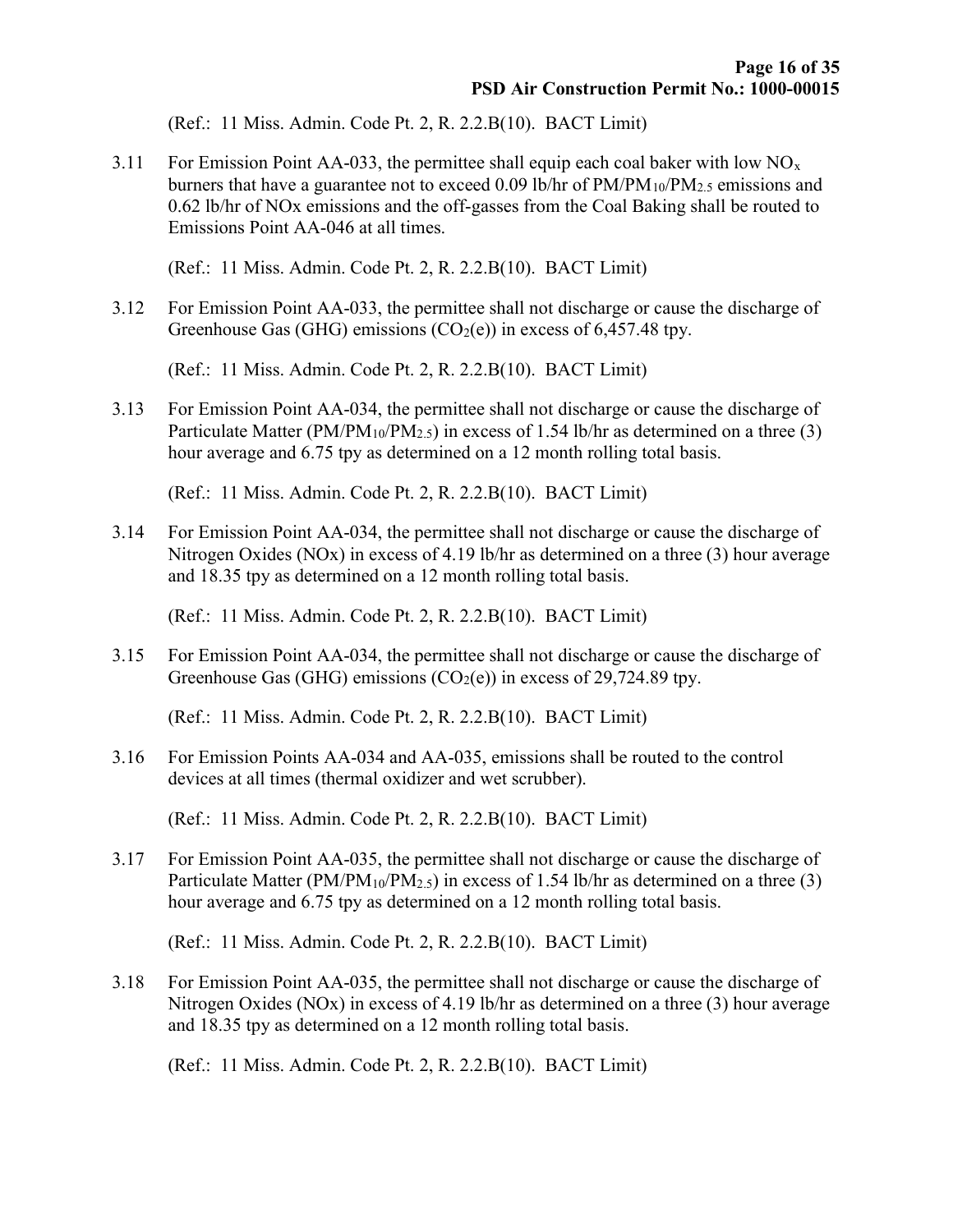3.19 For Emission Point AA-035, the permittee shall not discharge or cause the discharge of Greenhouse Gas (GHG) emissions (CO<sub>2</sub>(e)) in excess of 29,724.89 tpy.

(Ref.: 11 Miss. Admin. Code Pt. 2, R. 2.2.B(10). BACT Limit)

3.20 For Emission Point AA-036, the permittee shall install a heater that has a manufacturer guarantee not to exceed 0.004 lb/hr of  $PM/PM_{10}/PM_{2.5}$  emissions and 0.06 lb/hr of NO<sub>X</sub> emissions.

(Ref.: 11 Miss. Admin. Code Pt. 2, R. 2.2.B(10). BACT Limit)

3.21 For Emission Point AA-036, the permittee shall not discharge or cause the discharge of Greenhouse Gas (GHG) emissions (CO<sub>2</sub>(e)) in excess of 307.73 tpy.

(Ref.: 11 Miss. Admin. Code Pt. 2, R. 2.2.B(10). BACT Limit)

3.22 For Emission Point AA-037, the permittee shall install a heater that has a manufacturer guarantee not to exceed 0.04 lb/hr of  $PM/PM_{10}/PM_{2.5}$  emissions and 0.49 lb/hr of NO<sub>X</sub> emissions. Emissions Point AA-037 shall be operated to the extent practicable to minimize emissions using good combustion practices, which include but are not limited to, good equipment design, optimizing air to fuel ratio, operation and maintenance according to the manufacturer's specifications.

(Ref.: 11 Miss. Admin. Code Pt. 2, R. 2.2.B(10). BACT Limit)

3.23 For Emission Point AA-037, the permittee shall not discharge or cause the discharge of Greenhouse Gas (GHG) emissions (CO<sub>2</sub>(e)) in excess of 2,564.42 tpy.

(Ref.: 11 Miss. Admin. Code Pt. 2, R. 2.2.B(10). BACT Limit)

3.24 For Emission Points AA-041, AA-042, AA-043, AA-049, and AA-050, the permittee shall route all emissions to the bin vent for control.

(Ref.: 11 Miss. Admin. Code Pt. 2, R. 2.2.B(10). BACT Limit)

3.25 For Emission Points AA-041, AA-042, AA-043, AA-044, AA-045, AA-047, AA-048, AA-049, and AA-050, the emission points shall operate only when the baghouses or bin vents are operating as designed. If the baghouses or bin vents are not functioning properly then the emissions points must be shut down and corrective action taken immediately.

(Ref.: 11 Miss. Admin. Code Pt. 2, R. 2.2.B(10). BACT Limit)

3.26 For Emission Points AA-044, AA-045, AA-047, and AA-048, emissions shall be routed to the baghouses at all times.

(Ref.: 11 Miss. Admin. Code Pt. 2, R. 2.2.B(10). BACT Limit)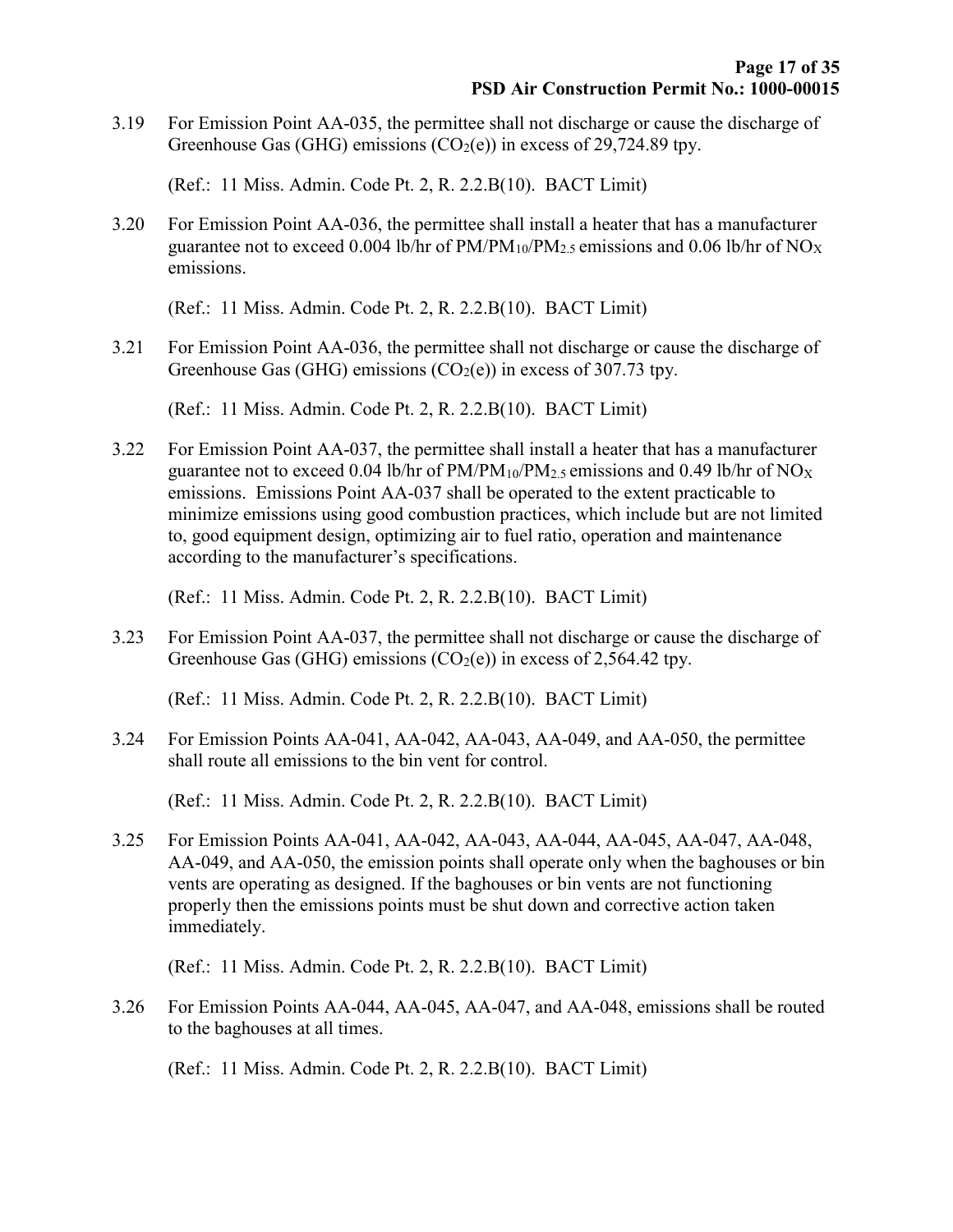3.27 For Emission Points AA-044 and AA-045, the permittee shall not discharge or cause the discharge of Particulate Matter ( $PM/PM_{10}/PM_{2.5}$ ) in excess of 0.54 lb/hr as determined on a three (3) hour average and 2.37 tpy as determined on a 12 month rolling total basis.

(Ref.: 11 Miss. Admin. Code Pt. 2, R. 2.2.B(10). BACT Limit)

3.28 For Emission Point AA-046, the permittee shall not discharge or cause the discharge of Particulate Matter (PM/PM<sub>10</sub>/PM<sub>2.5</sub>) in excess of 2.76 lb/hr as determined on a three (3) hour average and 12.09 tpy as determined on a 12 month rolling total basis.

(Ref.: 11 Miss. Admin. Code Pt. 2, R. 2.2.B(10). BACT Limit)

3.29 For Emission Point AA-046, the permittee shall not discharge or cause the discharge of Nitrogen Oxides (NOx) in excess of 7.46 lb/hr as determined on a three (3) hour average and 32.67 tpy as determined on a 12 month rolling total basis.

(Ref.: 11 Miss. Admin. Code Pt. 2, R. 2.2.B(10). BACT Limit)

3.30 For Emission Point AA-046, the permittee shall not discharge or cause the discharge of Greenhouse Gas (GHG) emissions (CO<sub>2</sub>(e)) in excess of 25,724.89 tpy.

(Ref.: 11 Miss. Admin. Code Pt. 2, R. 2.2.B(10). BACT Limit)

3.31 For Emission Point AA-047, the permittee shall not discharge or cause the discharge of Particulate Matter (PM/PM<sub>10</sub>/PM<sub>2.5</sub>) in excess of 1.45 lb/hr as determined on a three (3) hour average and 6.35 tpy as determined on a 12 month rolling total basis.

(Ref.: 11 Miss. Admin. Code Pt. 2, R. 2.2.B(10). BACT Limit))

3.32 For Emission Point AA-051, the permittee shall route all emissions to the cartridge filter at all times.

(Ref.: 11 Miss. Admin. Code Pt. 2, R. 2.2.B(10). BACT Limit)

- 3.33 For Emission Point AA-054, the permittee shall install high efficiency drift eliminators. (Ref.: 11 Miss. Admin. Code Pt. 2, R. 2.2.B(10). BACT Limit)
- 3.34 For Emission Points AA-032, AA-033, AA-034, AA-035, AA-036, AA-037, AA-039 and AA-046, the permittee shall combust natural gas only.

(Ref.: 11 Miss. Admin. Code Pt. 2, R. 2.2.B(10).)

3.35 For Emission Points AA-032, AA-033, AA-034, and AA-035, the permittee is subject to and shall comply with all applicable requirements of Standards of Performance for Small Industrial-Commercial-Institutional Steam Generating Units (40 CFR 60, Subpart Dc) and the General Provisions (40 CFR 60, Subpart A).

(Ref.: 40 CFR 60.40c(a), Subpart Dc)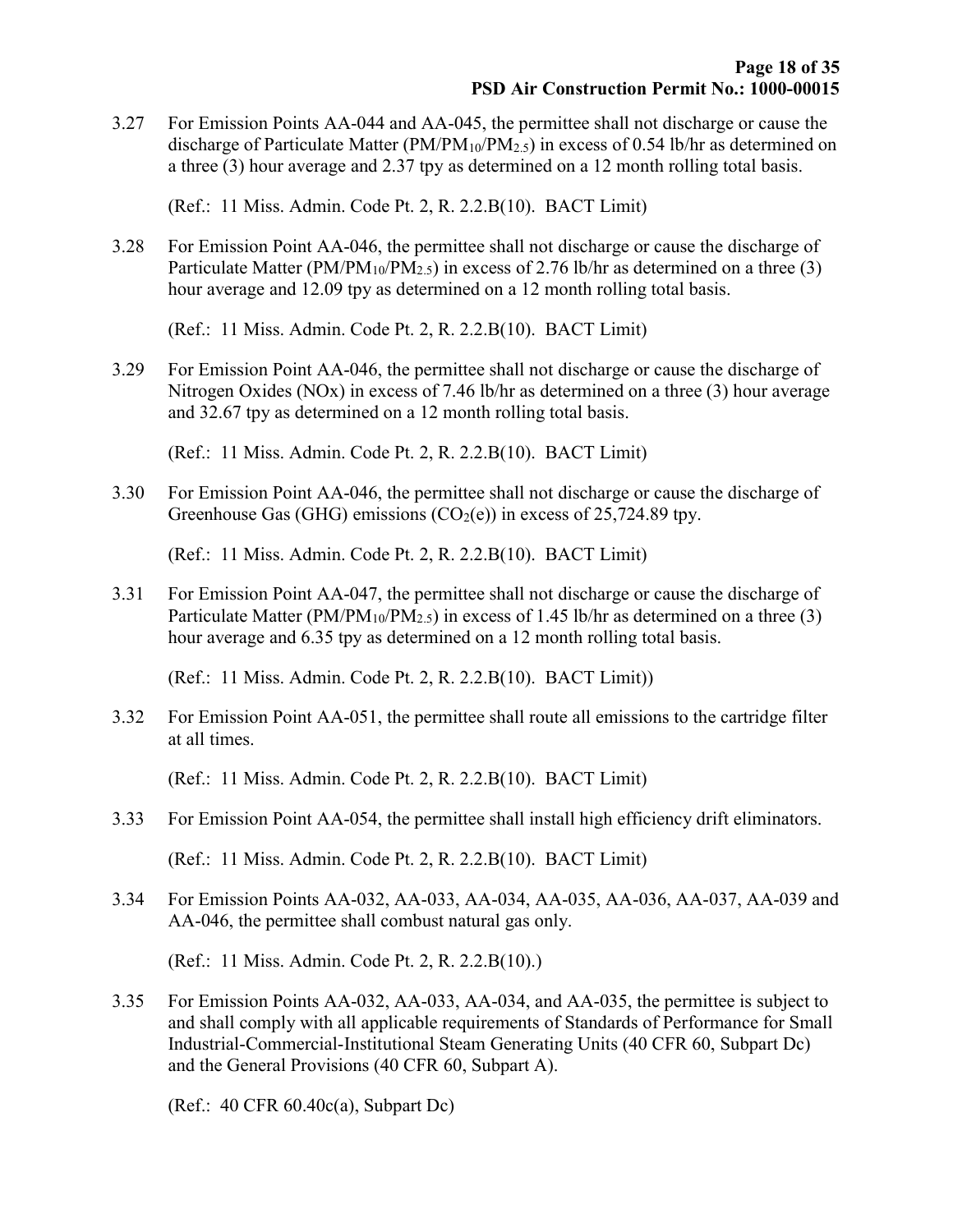3.36 For Emission Points AA-038, AA-039, and AA-040, the permittee is subject to and shall comply with all applicable requirements of National Emission Standards for Hazardous Air Pollutants for Stationary Reciprocating Internal Combustion Engines (40 CFR 63, Subpart ZZZZ) and the General Provisions (40 CFR 63, Subpart A).

 Emission Point AA-038 is a new diesel fired (compression ignition (CI)) emergency generator.

 Emission Point AA-039 is a new natural gas fired (spark ignition (SI)) emergency generator.

Emission Point AA-040 is a new diesel fired (CI) emergency firewater pump.

(Ref.: 40 CFR 63.6580, and 63.6585(a) and (c), Subpart ZZZZ)

3.37 For Emission Points AA-038, AA-039, and AA-040, the permittee shall meet the requirements of 40 CFR 63, Subpart ZZZZ by meeting the requirements of 40 CFR 60, Subpart IIII or Subpart JJJJ. No further requirements apply for these engines under Subpart ZZZZ.

(Ref.: 40 CFR 63.6590(c)(1), Subpart ZZZZ)

3.38 For Emission Points AA-038 and AA-040, the permittee is subject to and shall comply with all applicable requirements of Standards of Performance for Stationary Compression Ignition (CI) Internal Combustion Engines(ICE) (40 CFR 60, Subpart IIII) and the General Provisions (40 CFR 60, Subpart A).

(Ref.: 40 CFR  $60.4200(a)(2)(i)$  and (ii), Subpart IIII)

3.39 For Emission Points AA-038, the permittee shall comply with the emission standards for new nonroad CI engines in 40 CFR 60.4202, for all pollutants, for the same model year and maximum engine power for their 2007 model year and later emergency stationary CI ICE.

 The permittee shall certify the emergency stationary CI ICE to the certification emission standards and other requirements applicable to Tier 3 new marine CI engines in 40 CFR 1042.101, 40 CFR 1042.107, 40 CFR 1042.115, 40 CFR 1042.120, and 40 CFR 1042.145, for all pollutants, for the same displacement and maximum engine power.

(Ref.: 40 CFR 4205(b) and 60.4202(f)(2), Subpart IIII, BACT Limit)

- 3.40 For Emission Point AA-040, the permittee shall comply with the emission standards in 40 CFR 60, Subpart IIII for all pollutants
	- (a) NMHC + NOx 4.0 g/kw-hr
	- (b)  $CO 3.5$  g/kw-hr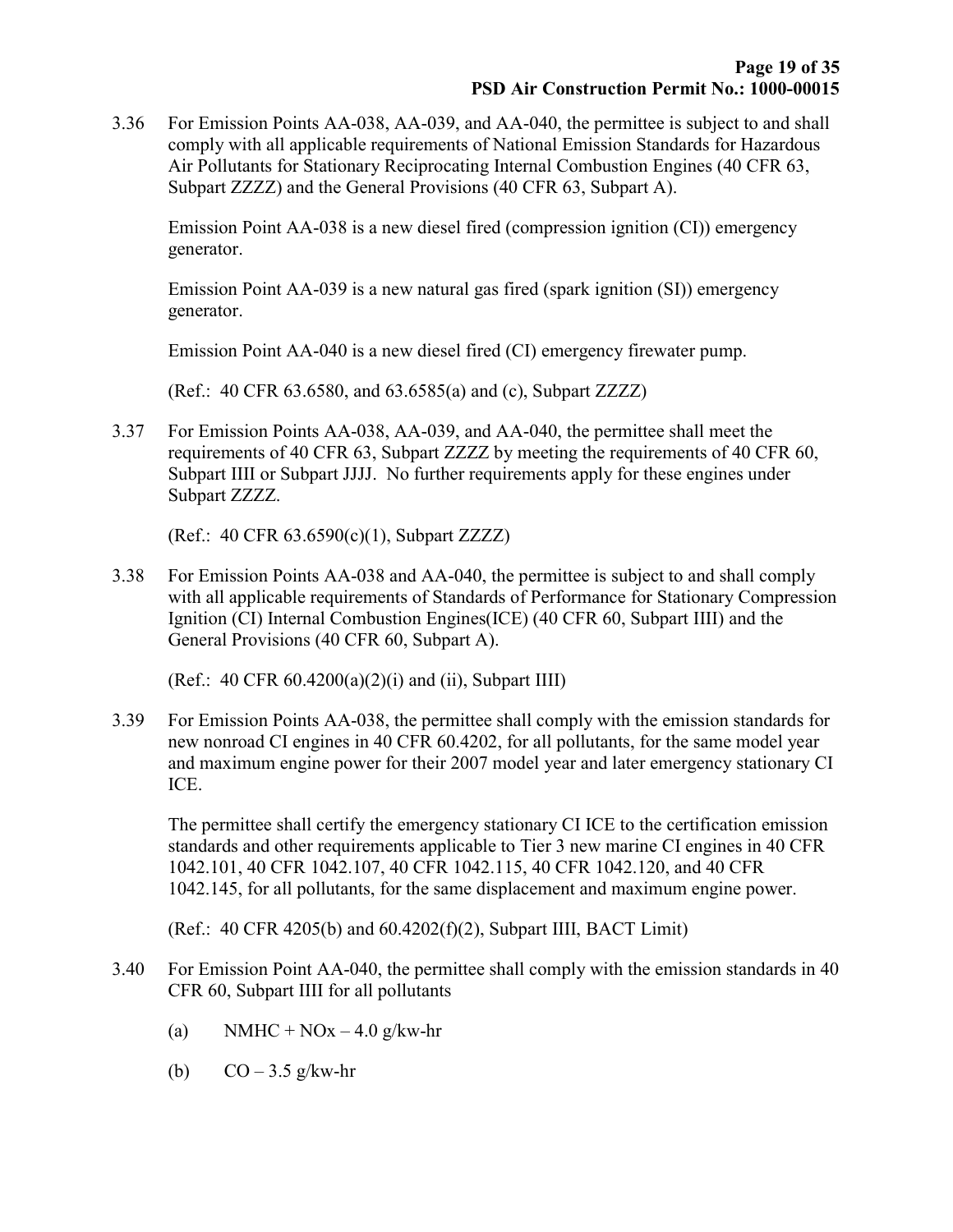(b)  $PM - 0.20$  g/kw-hr

(Ref.: 40 CFR 60.4205(c) and Table 4, Subpart IIII, BACT Limit)

3.41 For Emission Points AA-038 and AA-040, the permittee shall operate and maintain stationary CI ICE over the entire life of the engine.

(Ref.: 40 CFR 60.4206, Subpart IIII)

- 3.42 For Emission Points AA-038 and AA-040, the permittee shall use diesel fuel that meets the requirements of 40 CFR 1090.305 for nonroad diesel fuel.
	- (a) Max sulfur content of diesel fuel  $\leq 15$  ppm
	- (b) Min. centane index of 40 or max aromatic content of 35 volume percent.

(Ref.: 40 CFR 4207(b), Subpart IIII and 40 CFR 80.510(b))

3.43 For Emission Points AA-038 and AA-040, the permittee shall install a non-resettable hour meter prior to startup of the engine.

(Ref.: 40 CFR 60.4209(a), Subpart IIII)

- 3.44 For Emission Points AA-038 and AA-040, the permittee shall comply with the following:
	- (a) Operate and maintain the stationary CI internal combustion engine and control device according to the manufacturer's emission related written instructions,
	- (b) Change only those emission-related settings that are permitted by the manufacturer, and
	- (c) Meet the requirements of 40 CFR 89, 94, and/or 1068 as they apply.

(Ref.: 40 CFR 60.4211(a), Subpart IIII)

3.45 For Emission Points AA-038 and AA-040, the permittee shall comply by purchasing an engine certified to the emission standards in 40 CFR 60.4205(c) for the same model year and maximum (or in the case of fire pumps, NFPA nameplate) engine power. The engine must be installed and configured according to the manufacturer's emission-related specifications.

(Ref.: 40 CFR 60.4211(c), Subpart IIII)

3.46 For Emission Points AA-038 and AA-040, the permittee shall operate the emergency stationary ICE according to the requirements in paragraphs (a) through (c). In order for the engine to be considered an emergency stationary ICE under this subpart, any operation other than emergency operation, maintenance and testing, emergency demand response, and operation in non-emergency situations for 50 hours per year, as described in paragraphs (a) through (c), is prohibited. If you do not operate the engine according to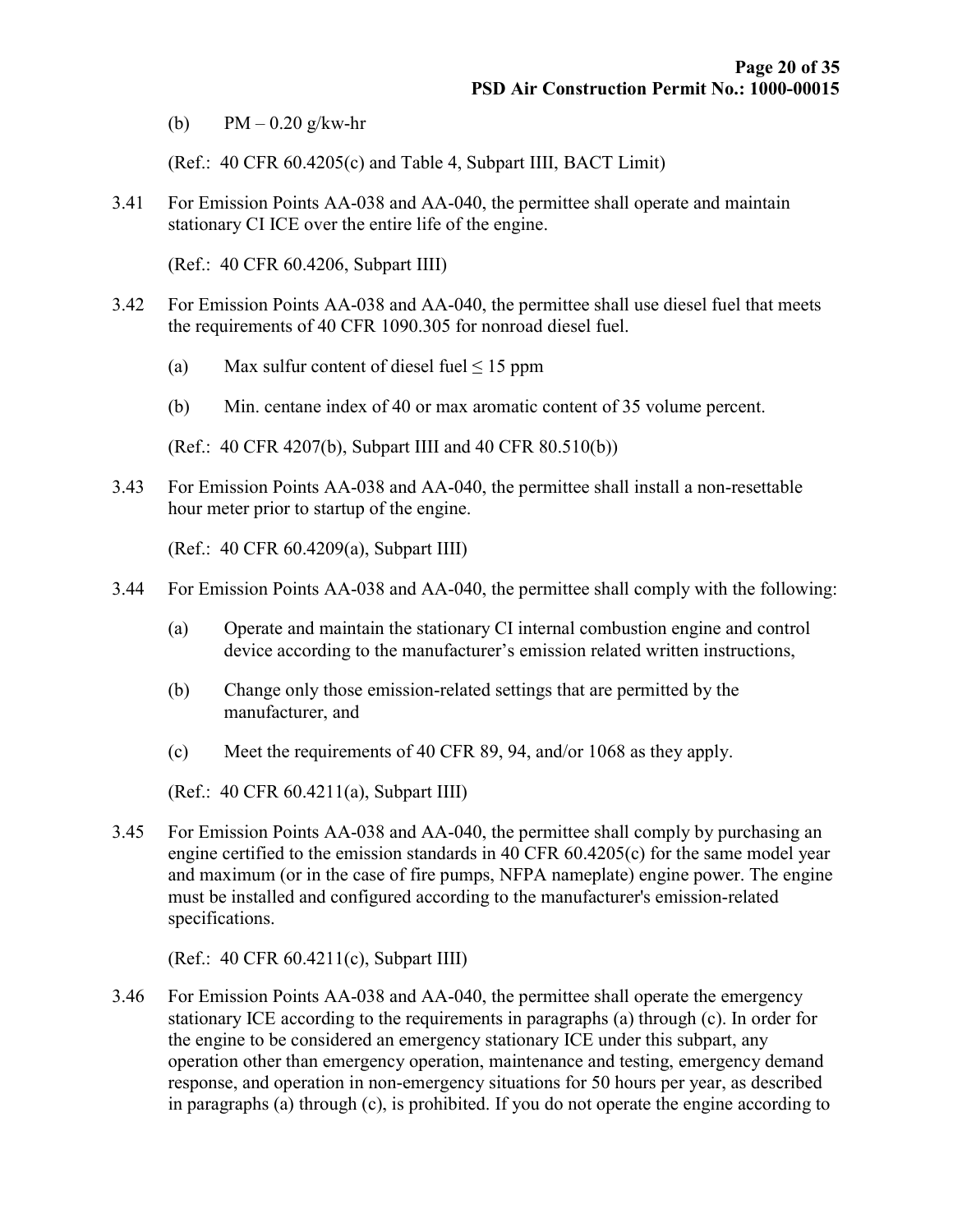the requirements in paragraphs (a) through (c), the engine will not be considered an emergency engine under Subpart IIII and must meet all requirements for non-emergency engines.

- (a) There is no time limit on the use of emergency stationary ICE in emergency situations.
- (b) The permittee shall operate the emergency stationary ICE for any combination of the purposes specified in the paragraph below for a maximum of 100 hours per calendar year. Any operation for non-emergency situations as allowed by paragraph (c) counts as part of the 100 hours per calendar year allowed.

Emergency stationary ICE may be operated for maintenance checks and readiness testing, provided that the tests are recommended by federal, state or local government, the manufacturer, the vendor, the regional transmission organization or equivalent balancing authority and transmission operator, or the insurance company associated with the engine. The permittee may petition the DEQ for approval of additional hours to be used for maintenance checks and readiness testing, but a petition is not required if the owner or operator maintains records indicating that federal, state, or local standards require maintenance and testing of emergency ICE beyond 100 hours per calendar year.

(c) Emergency stationary ICE may be operated for up to 50 hours per calendar year in non-emergency situations. The 50 hours of operation in non-emergency situations are counted as part of the 100 hours per calendar year for maintenance and testing and emergency demand response. The 50 hours per calendar year for non-emergency situations cannot be used for peak shaving or non-emergency demand response, or to generate income for a facility to an electric grid or otherwise supply power as part of a financial arrangement with another entity.

(Ref.: 40 CFR 60.4211(f), Subpart IIII)

3.47 For Emission Point AA-039, the permittee is subject to and shall comply with all applicable requirements of Standards of Performance for Stationary Spark Ignition (SI) Internal Combustion Engines (40 CFR 60, Subpart JJJJ) and the General Provisions (40 CFR 60, Subpart A).

(Ref.: 40 CFR 60.4230(a)(4)(iv), Subpart JJJJ)

- 3.48 For Emission Point AA-039, the permittee shall comply with the following emissions limitations:
	- (a)  $NOx 10 g/HP-hr$
	- (b)  $CO 387$  g/HP-hr

Ref.: 40 CFR 60.4233(e) and Table 1, Subpart JJJJ, BACT Limit)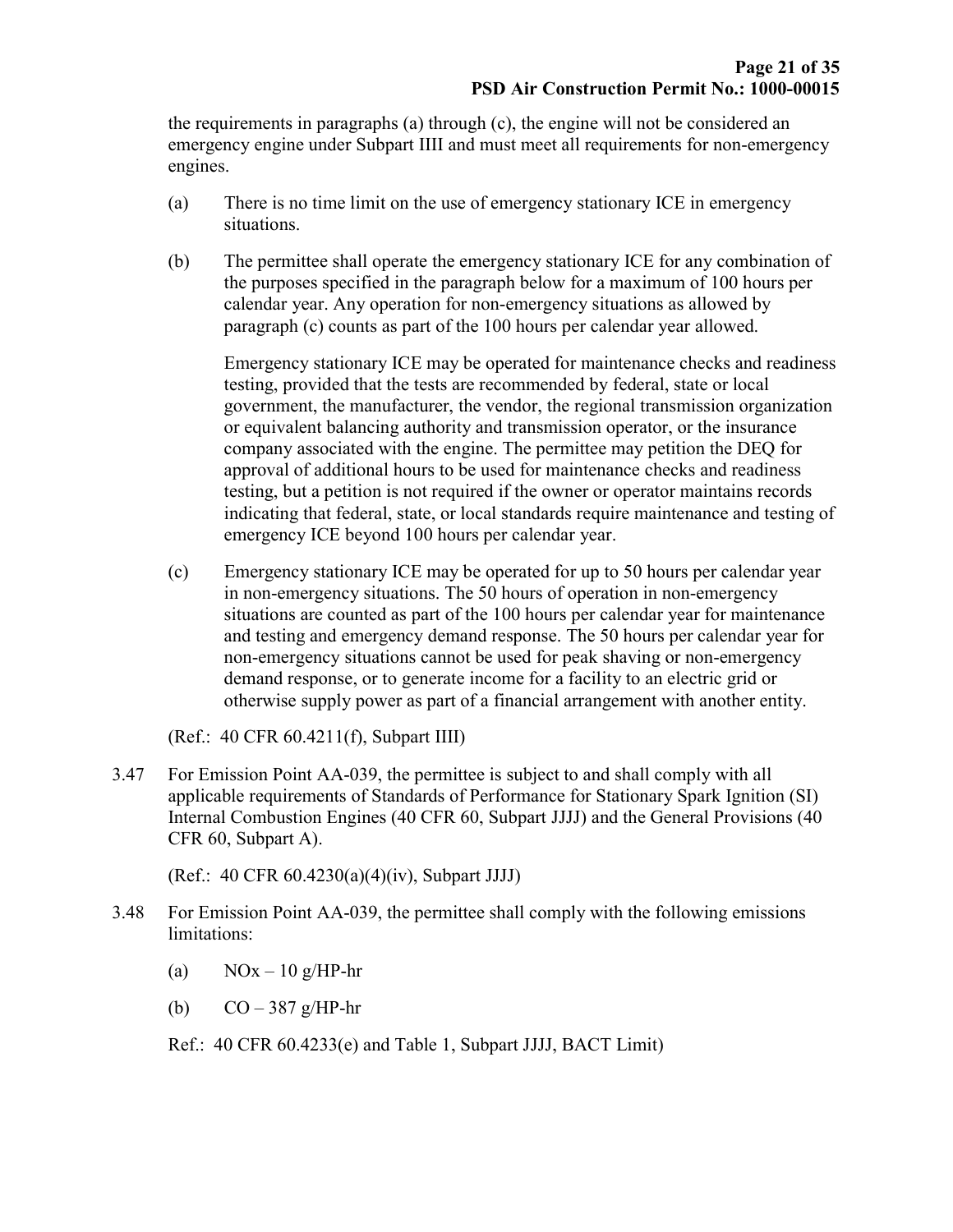3.49 For Emission Point AA-039, the permittee shall operate and maintain the stationary SI ICE so that it achieves the emission standards in Condition 3.48 over the life of the engine.

(Ref.: 40 CFR 60.4234, Subpart JJJJ)

3.50 For Emission Point AA-039, the permittee shall install a non-resettable hour meter upon startup of the emergency engine.

(Ref.: 40 CFR 60.4237(c), Subpart JJJJ)

3.51 For Emission Point AA-039, the permittee shall comply by purchasing an engine certified to the emission standards in 40 CFR 60.4231(c) for the same engine class and maximum engine power. In addition, the permittee shall operate and maintain the certified stationary SI internal combustion engine and control device according to the manufacturer's emission-related written instructions. The permittee shall also meet the requirements as specified in 40 CFR part 1068, subparts A through D, as they apply. If the permittee adjusts the engine settings according to and consistent with the manufacturer's instructions, the stationary SI internal combustion engine will not be considered out of compliance.

(Ref.: 40 CFR 60.4243(a)(1), Subpart JJJJ)

- 3.52 For Emission Point AA-039, the permittee shall operate the emergency stationary ICE according to the following requirements. In order for the engine to be considered an emergency stationary ICE, any operation other than emergency operation, maintenance and testing, emergency demand response, and operation in non-emergency situations for 50 hours per year is prohibited. If the engine is not operated according to the following requirements, the engine will not be considered an emergency engine under this subpart and must meet all requirements for non-emergency engines.
	- (a) There is no time limit on the use of emergency stationary ICE in emergency situations.
	- (b) The permittee shall operate your emergency stationary ICE for any combination of the purposes specified in the paragraphs below for a maximum of 100 hours per calendar year. Any operation for non-emergency situations as allowed by paragraph (c) counts as part of the 100 hours per calendar year.

Emergency stationary ICE may be operated for maintenance checks and readiness testing, provided that the tests are recommended by federal, state or local government, the manufacturer, the vendor, the regional transmission organization or equivalent balancing authority and transmission operator, or the insurance company associated with the engine. The permittee shall may petition the DEQ for approval of additional hours to be used for maintenance checks and readiness testing, but a petition is not required if the owner or operator maintains records indicating that federal, state, or local standards require maintenance and testing of emergency ICE beyond 100 hours per calendar year.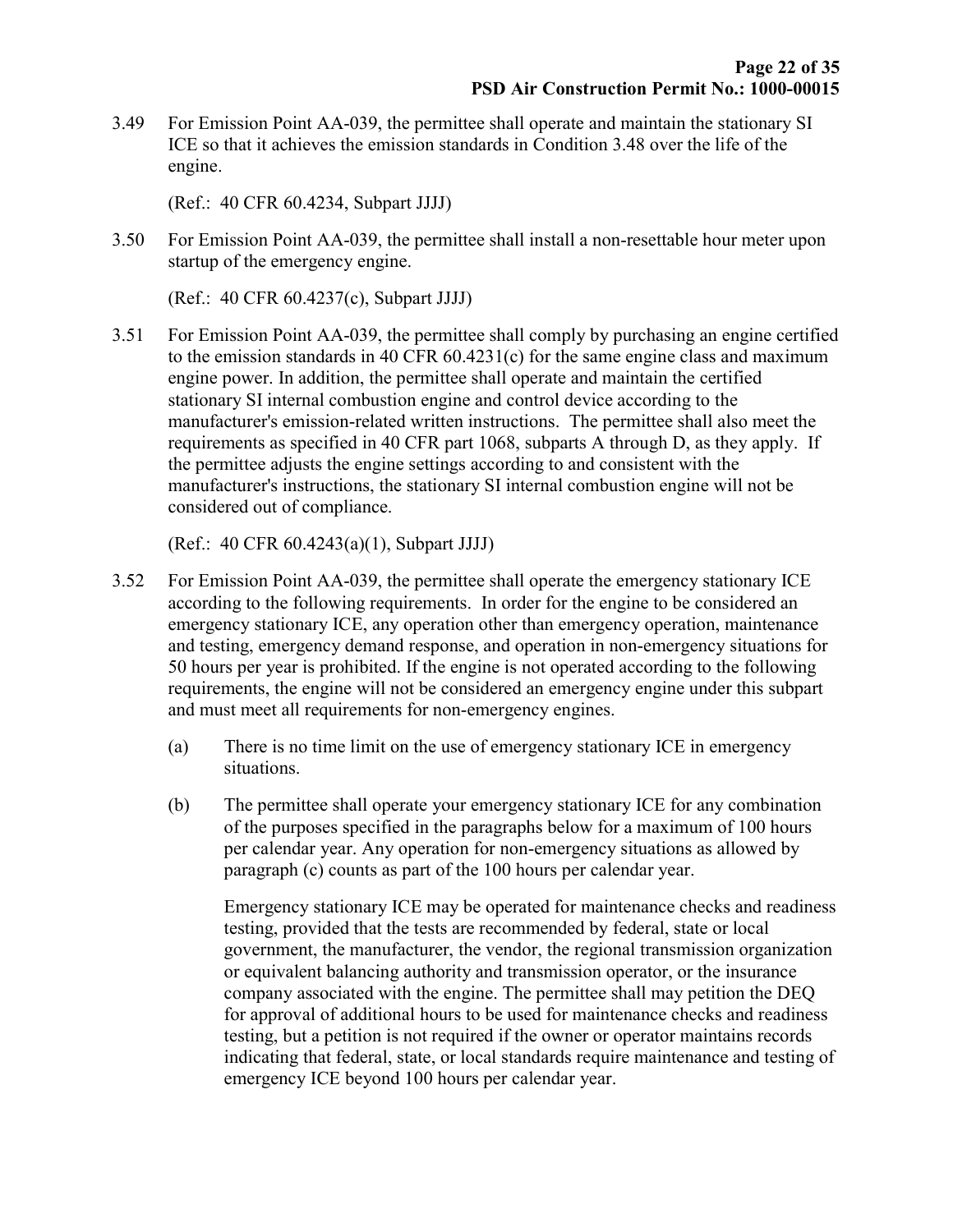(c) Emergency stationary ICE may be operated for up to 50 hours per calendar year in non-emergency situations. The 50 hours of operation in non-emergency situations are counted as part of the 100 hours per calendar year for maintenance and testing and emergency demand response. The 50 hours per year for nonemergency situations cannot be used for peak shaving or non-emergency demand response, or to generate income for a facility to an electric grid or otherwise supply power as part of a financial arrangement with another entity.

(Ref.: 40 CFR 60.4243(d), Subpart JJJJ)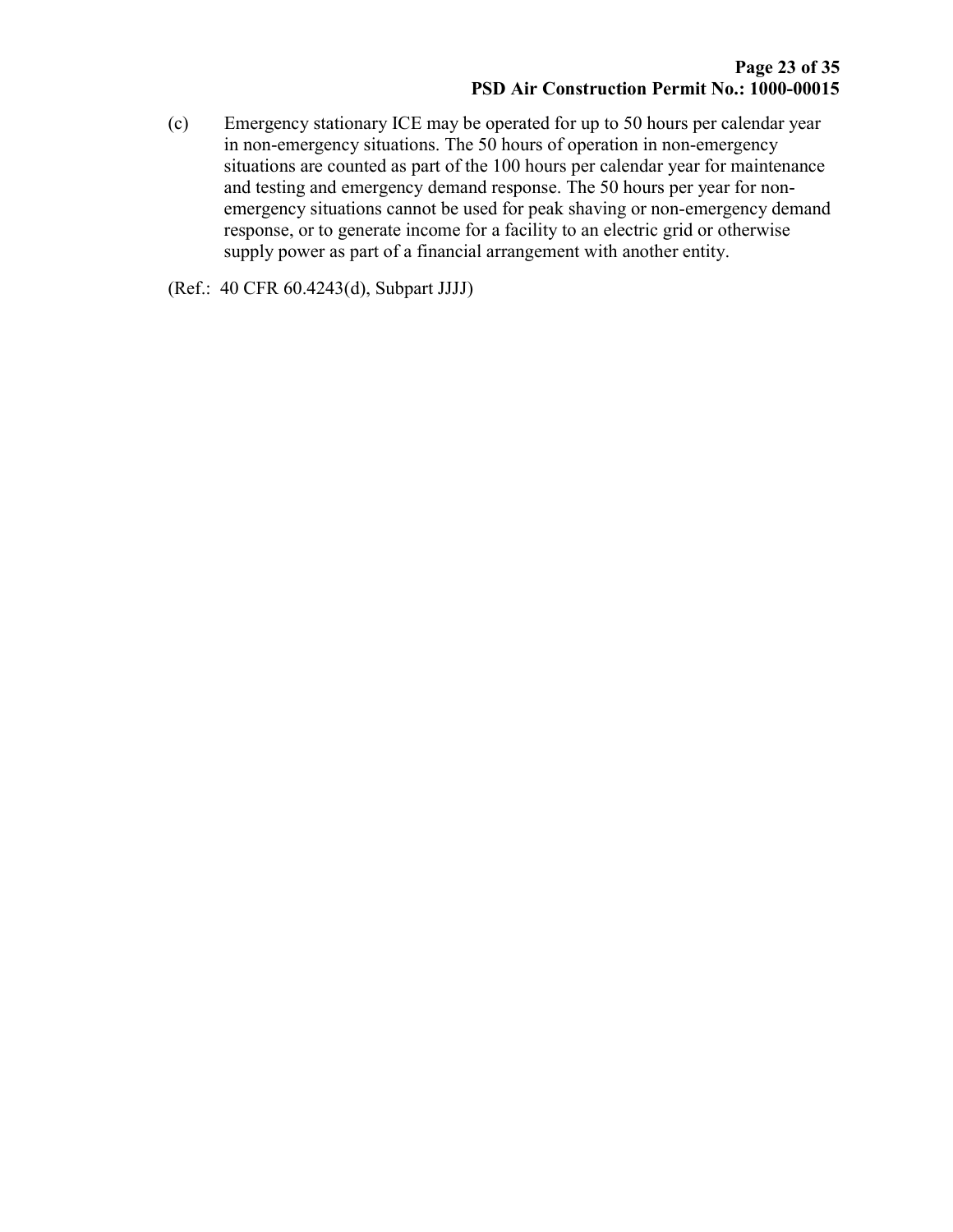### SECTION 4. WORK PRACTICES

#### THIS SECTION WAS INTENTIONALLY LEFT BLANK SINCE NO WORK PRACTICE STANDARDS APPLY TO THIS PERMIT ACTION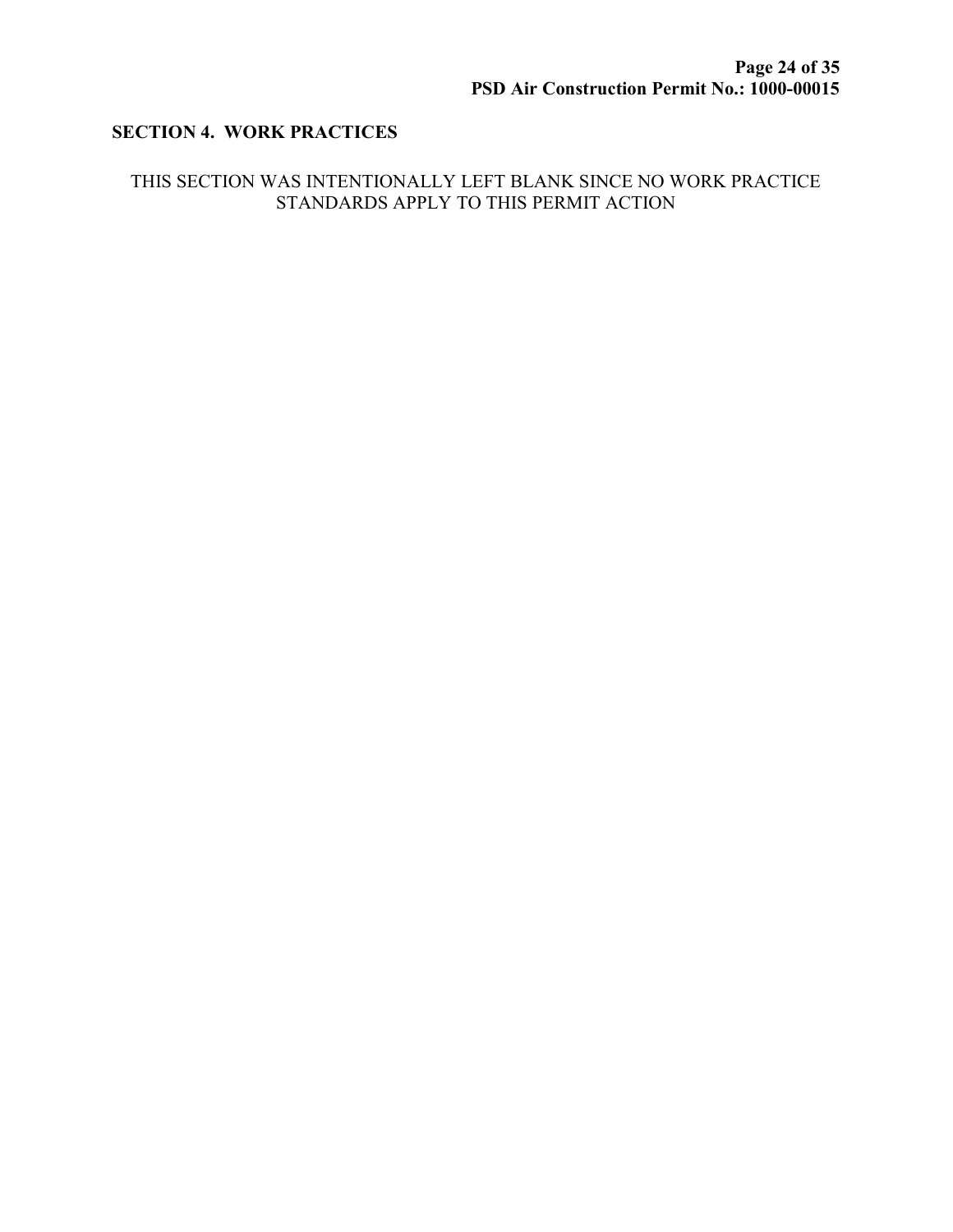| <b>Emission</b><br>Point                                                                         | <b>Applicable Requirement</b>                | <b>Condition</b><br>Number(s) | Pollutant/<br>Parameter | <b>Monitoring/Recordkeeping</b><br>Requirement                                                                                 |
|--------------------------------------------------------------------------------------------------|----------------------------------------------|-------------------------------|-------------------------|--------------------------------------------------------------------------------------------------------------------------------|
| Facility-<br>Wide                                                                                | 11 Miss. Admin. Code Pt. 2, R.<br>2.9.       | 5.1                           | Recordkeeping           | Maintain records for a minimum of 5<br>years.                                                                                  |
|                                                                                                  | 40 CFR 98, Subpart A, Table A-1              | 5.2                           | <b>GHG</b>              | Global Warming Potential                                                                                                       |
| AA-016<br>AA-034<br>AA-035<br>AA-044<br>AA-045<br>AA-046<br>AA-047<br>AA-048                     | 11 Miss. Admin. Code Pt. 2, R.<br>2.2.B(11). | 5.3                           | $PM/PM_{10}/PM_{2.5}$   | Stack Testing within 180 days of startup<br>and biennially using EPA Test Methods 1<br>$-5$ , 40 CFR 60, Appendix A            |
| AA-034<br>AA-035<br>AA-046                                                                       | 11 Miss. Admin. Code Pt. 2, R.<br>2.2.B(11). | 5.4                           | <b>NO</b> x             | Stack Testing within 180 days of startup<br>and biennially using EPA Test Method 7,<br>40 CFR 60, Appendix A                   |
| AA-032<br>AA-033<br>AA-034<br>AA-035<br>AA-036<br>AA-037<br>AA-038<br>AA-039<br>AA-040<br>AA-046 | 11 Miss. Admin. Code Pt. 2, R.<br>2.2.B(11). | 5.5                           | <b>GHG</b>              | Calculate and record $CO2(e)$ emissions on<br>a 12-month rolling average                                                       |
| AA-032<br>AA-033<br>AA-041                                                                       | 11 Miss. Admin. Code Pt. 2, R.<br>2.2.B(11). | 5.6                           | $PM/PM_{10}/PM_{2.5}$   | Maintain records of operation without use<br>of baghouse                                                                       |
| AA-042<br>AA-043<br>AA-044<br>AA-045<br>AA-047                                                   |                                              | 5.7                           |                         | Perform quarterly inspections of<br>baghouses and maintain records of<br>these inspections and an inventory of<br>spare parts. |
| AA-048<br>AA-049<br>AA-050<br>AA-051                                                             |                                              | 5.8                           |                         | Perform weekly visual emission<br>observations                                                                                 |
|                                                                                                  |                                              | 5.9                           |                         | Maintain records of any visible<br>observations                                                                                |
| AA-036<br>AA-037                                                                                 | 11 Miss. Admin. Code Pt. 2, R.<br>2.2.B(11). | 5.10                          | Fuel                    | Maintain records of amount of natural gas<br>combusted                                                                         |
| AA-032<br>AA-033<br>AA-034<br>AA-035                                                             | 40 CFR 60. 48c(g)(1), Subpart Dc             | 5.11                          | Fuel                    | Record and maintain records of the<br>amount of fuel combusted during each<br>calendar day                                     |
|                                                                                                  | 40 CFR 60.48c(i), Subpart Dc                 | 5.12                          |                         | Maintain records for two (2) years                                                                                             |

# SECTION 5. MONITORING AND RECORDKEEPING REQUIREMENTS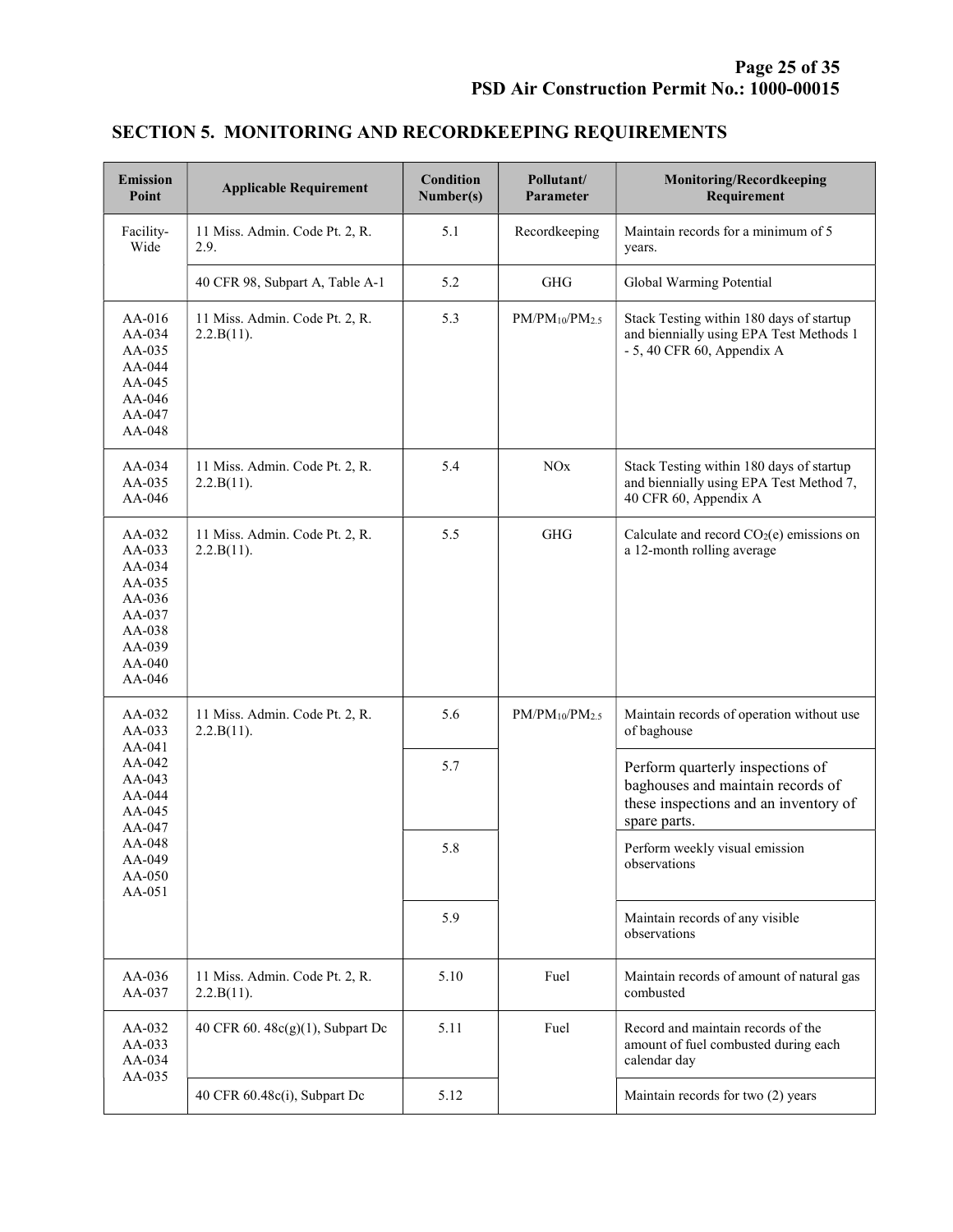Page 26 of 35 PSD Air Construction Permit No.: 1000-00015

| <b>Emission</b><br>Point | <b>Applicable Requirement</b>                   | Condition<br>Number(s) | Pollutant/<br>Parameter           | <b>Monitoring/Recordkeeping</b><br>Requirement                                                                                                                        |
|--------------------------|-------------------------------------------------|------------------------|-----------------------------------|-----------------------------------------------------------------------------------------------------------------------------------------------------------------------|
| $AA-036$<br>$AA-037$     | 11 Miss. Admin. Code Pt. 2, R.<br>$2.2.B(11)$ . | 5.13                   | $PM/PM_{10}/PM_{2.5}$<br>NOx      | <b>Work Practice Standards</b>                                                                                                                                        |
| $AA-038$<br>$AA-040$     | 40 CFR 60.4214(b), Subpart IIII                 | 5.14                   | Hours of<br>Operation             | Record hours of operation through non-<br>resettable hour meter                                                                                                       |
| AA-039                   | 40 CFR 60.4245(a), Subpart JJJJ                 | 5.15                   | Maintenance                       | Recordkeeping                                                                                                                                                         |
|                          | 40 CFR 60.4245(b), Subpart JJJJ                 | 5.16                   | Hours of<br>Operation             | Record hours of operation through non-<br>resettable hour meter                                                                                                       |
| $AA-046$                 | 11 Miss. Admin. Code Pt. 2, R.<br>2.2.B(11).    | 5.17                   | Thermal Oxidizer<br>Temperature   | Continuously monitor the combustion<br>chamber temperature of the thermal<br>oxidizer and maintain it at 1,400°F or<br>greater when the Coal Bakers are<br>operating. |
| $AA-054$                 | 11 Miss. Admin. Code Pt. 2, R.<br>$2.2.B(11)$ . | 5.18                   | Drift Rate                        | Maintain records of design and<br>manufacturer-guaranteed maximum drift<br>rate                                                                                       |
|                          |                                                 | 5.19                   | Cooling Water<br><b>Flow Rate</b> | Install, operate, and maintain<br>instrumentation for continuously<br>monitoring total inlet water flow rate                                                          |
|                          |                                                 | 5.20                   | Feed Water TDS                    | Sample and analyze for TDS monthly                                                                                                                                    |
| Facility<br>Wide         | 40 CFR $52.21(r)(6)(iii)$ and (7)               | 5.21                   | Recordkeeping                     | Projected Actual Emissions<br>Recordkeeping                                                                                                                           |

5.1 The permittee shall retain all required records, monitoring data, supporting information and reports for a period of at least five (5) years from the date of the monitoring sample, measurement, report, or application. Support information includes, but is not limited to, all calibration and maintenance records, all original strip-chart recordings or other data for continuous monitoring instrumentation, and copies of all reports required by this permit. Copies of such records shall be submitted to DEQ as required by Applicable Rules and Regulations or this permit upon request.

(Ref.: 11 Miss. Admin. Code Pt. 2, R. 2.9.)

5.2 For the Entire Facility, for the purposes of showing compliance with any GHG emission limit in this permit, the Global Warming Potential (GWP) factors listed in 40 CFR 98, Subpart A, Table A-1 as of the issuance date of this permit shall be used. The current GWP factors are listed below:

| <b>GHG Pollutant</b> | <b>GWP</b> Factor |
|----------------------|-------------------|
| CO <sub>2</sub>      |                   |
| CH <sub>4</sub>      | 25                |
| $N_2$ O              |                   |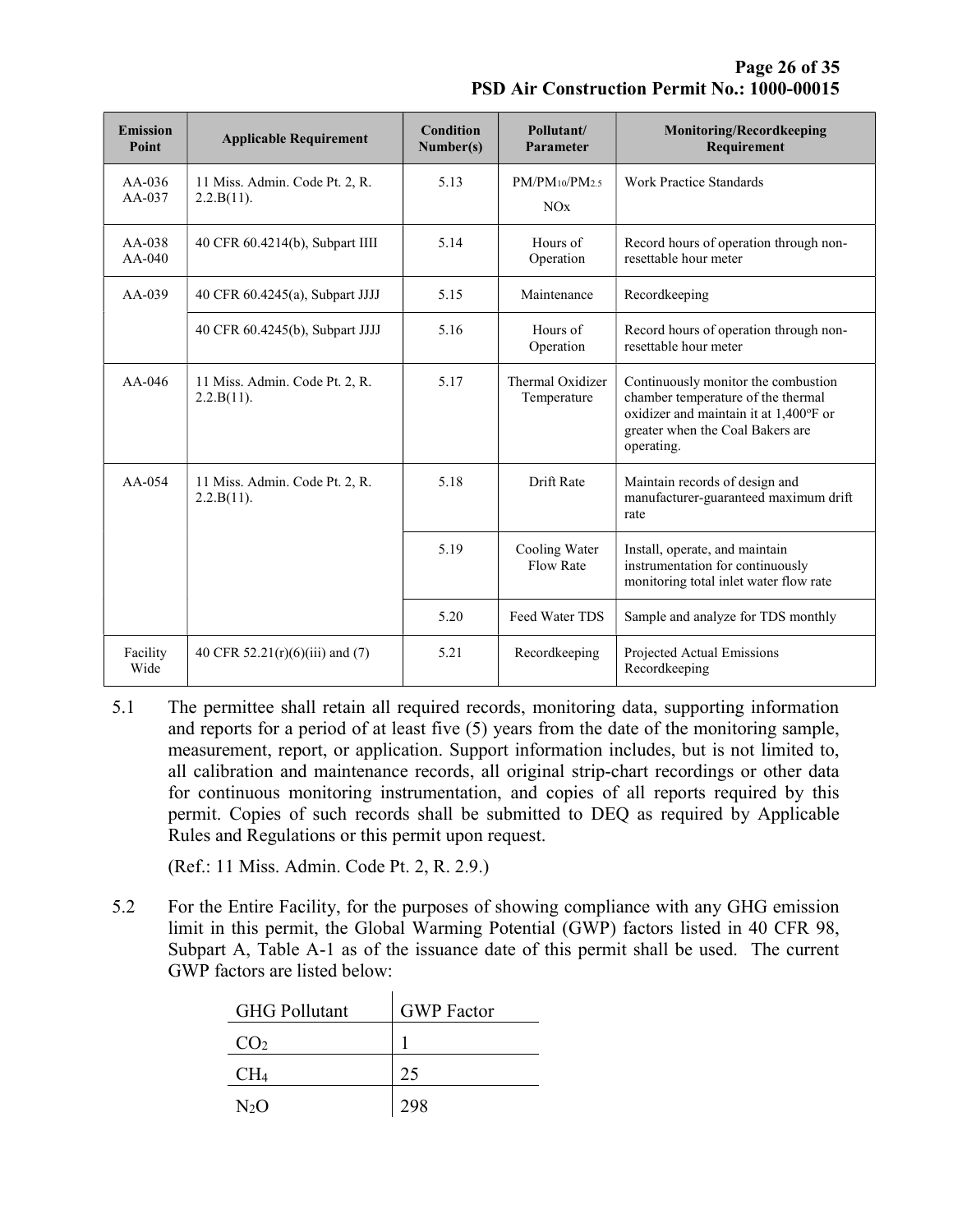$SF<sub>6</sub>$  22,800

(Ref.: 40 CFR 98, Subpart A, Table A-1)

5.3 For Emission Points AA-016, AA-034, AA-035, AA-044, AA-045, AA-046, AA-047, and AA-048, the permittee shall demonstrate initial compliance with the  $PM/PM_{10}/PM_{2.5}$ emission limits, set forth in Section 3 of this permit, by stack testing in accordance with EPA Test Methods 1 – 5, 40 CFR 60, Appendix A or an EPA and DEQ approved equivalent within 180 days of startup.

 All test methods shall be the current versions, which are in effect upon permit issuance. The stack testing shall be performed when the emission units are operating as close to their maximum capacity as operating conditions allow.

 To demonstrate continuous compliance, subsequent stack testing shall be conducted within 25 months of the previous stack test. If a stack test shows that the emissions are at or below 75 percent of the emission limits in Section 3, then the permittee shall stack test once every 5 years not to exceed 60 months from previous stack test. If a stack test shows emissions exceeding 75 percent of the emission limit, the permittee shall perform the next stack test within 25 months of the previous test. The stack testing shall be performed on a biennial basis not to exceed 25 months from the previous until two consecutive stack tests show emissions below 75 percent of the emission limit at which time the stack testing may return to the once per five (5) year testing frequency.

(Ref.: 11 Miss. Admin. Code Pt. 2, R. 2.2.B(11).)

5.4 For Emission Points AA-034, AA-035, and AA-046, the permittee shall demonstrate initial compliance with the NOx emission limits, set forth in Section 3 of this permit, by stack testing in accordance with EPA Test Method 7, 40 CFR 60, Appendix A or an EPA and DEQ approved equivalent within 180 days of startup.

 All test methods shall be the current versions, which are in effect upon permit issuance. The stack testing shall be performed when the emission units are operating as close to their maximum capacity as operating conditions allow.

 To demonstrate continuous compliance, subsequent stack testing shall be conducted within 25 months of the previous stack test. If a stack test shows that the emissions are at or below 75 percent of the emission limits in Section 3, then the permittee shall stack test once every 5 years not to exceed 60 months from previous stack test. If a stack test shows emissions exceeding 75 percent of the emission limit, the permittee shall perform the next stack test biennially within 25 months of the previous one. The stack testing shall be performed on a biennial basis not to exceed 25 months from the previous one until two consecutive stack tests show emissions below 75 percent of the emission limit at which time the stack testing may return to the once per five (5) year testing frequency. (Ref.: 11 Miss. Admin. Code Pt. 2, R. 2.2.B(11).)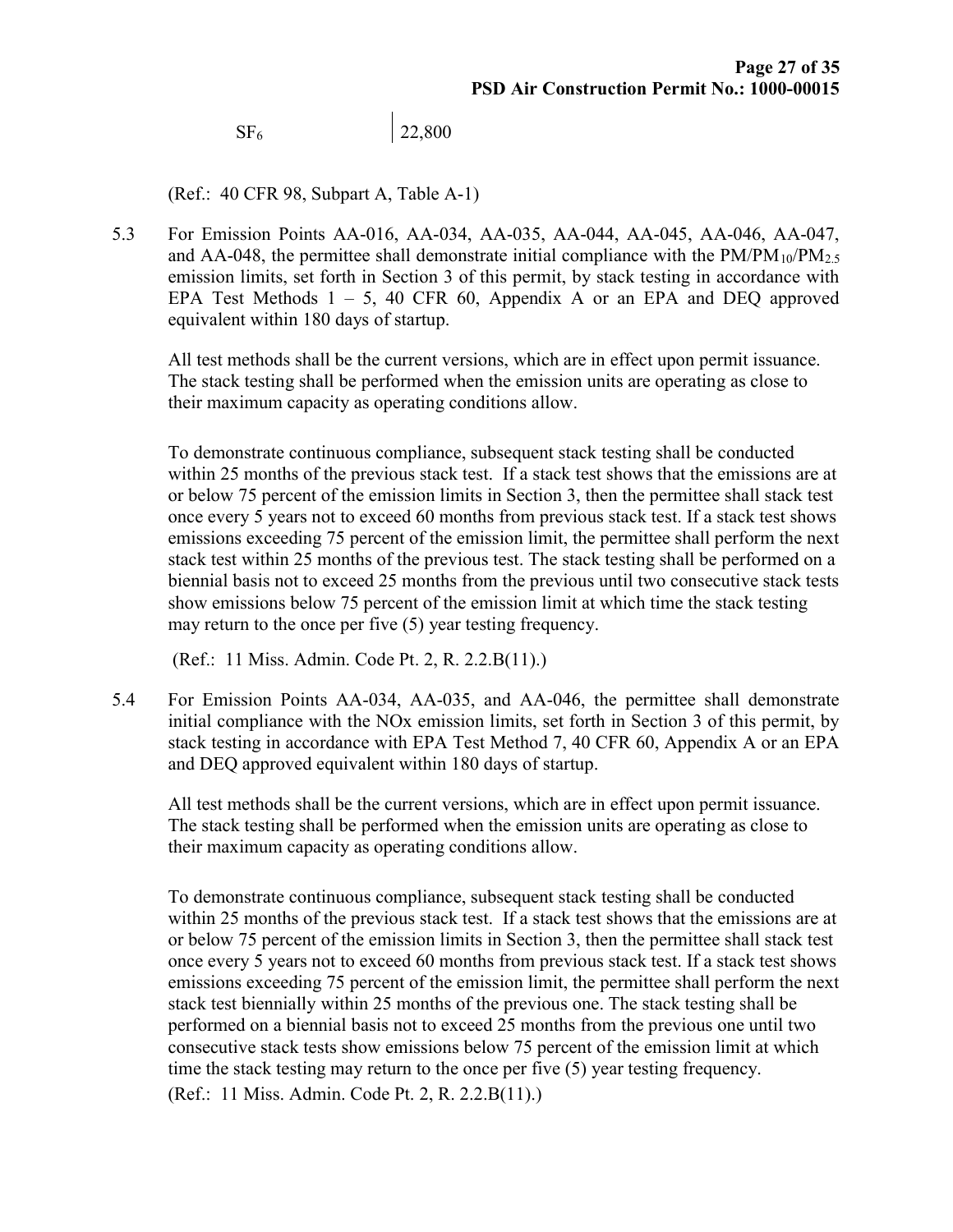5.5 For Emission Points AA-032, AA-033, AA-034, AA-035, AA-036, AA-037, AA-038, AA-039, AA-040, and AA-046, the permittee shall use the annual heat input and data from 40 CFR 98, Table C-1 to calculate and record  $CO<sub>2</sub>(e)$  emissions on a 12-month rolling average using the Global Warming Potential factors in Condition 5.2.

(Ref.: 11 Miss. Admin. Code Pt. 2, R. 2.2.B(11).)

5.6 For Emission Points AA-032, AA-033, AA-041, AA-042, AA-043, AA-044, AA-045, AA-047, AA-048, AA-049, and AA-050, the permittee shall maintain records of when the equipment is operated without being controlled by the baghouse or bin vent, including the reason why and any corrective actions taken

(Ref.: 11 Miss. Admin. Code Pt. 2, R. 2.2.B(11).)

5.7 For Emission Points AA-032, AA-033, AA-041, AA-042, AA-043, AA-044, AA-045, AA-047, AA-048, AA-049, AA-050, and AA-051, the permittee shall perform and record results of quarterly inspections of the baghouses, bin vents, and cartridge filter and shall maintain an inventory of spare parts, including bags, cages, diaphragm, and solenoid valves.

(Ref.: 11 Miss. Admin. Code Pt. 2, R. 2.2.B(11).)

- 5.8 For Emission Points AA-032, AA-033, AA-041, AA-042, AA-043, AA-044, AA-045, AA-047, AA-048, AA-049, AA-050, and AA-51, the permittee shall conduct Method 22 visual emission observations on all exhaust stacks on a weekly basis. Each visual observation shall be conducted for a minimum of six (6) consecutive minutes. Visual observations shall be conducted during daylight hours and during conditions representative of normal operation. If any visible emissions (not including condensed water vapor) are observed, the permittee shall:
	- (a) Take corrective action that eliminates the visible emissions within 24 hours;
	- (b) Verify that the air emissions equipment and/or any associated air pollution equipment is operating normally, in accordance with design and standard procedures, and under the same conditions in which compliance was achieved in the past; and
	- (c) Perform an additional visual observation of six consecutive minutes within three (3) business days.

If the corrective action does not result in "no visible emissions" being observed from the emission point, the permittee shall notify DEQ in writing within five (5) business days and shall have a certified visual emissions observer perform a visible emissions observation using EPA Reference Method 9 within five (5) business days of performing the initial visual observation.

(Ref.: 11 Miss. Admin Code Pt. 2, R. 2.2.B(11).)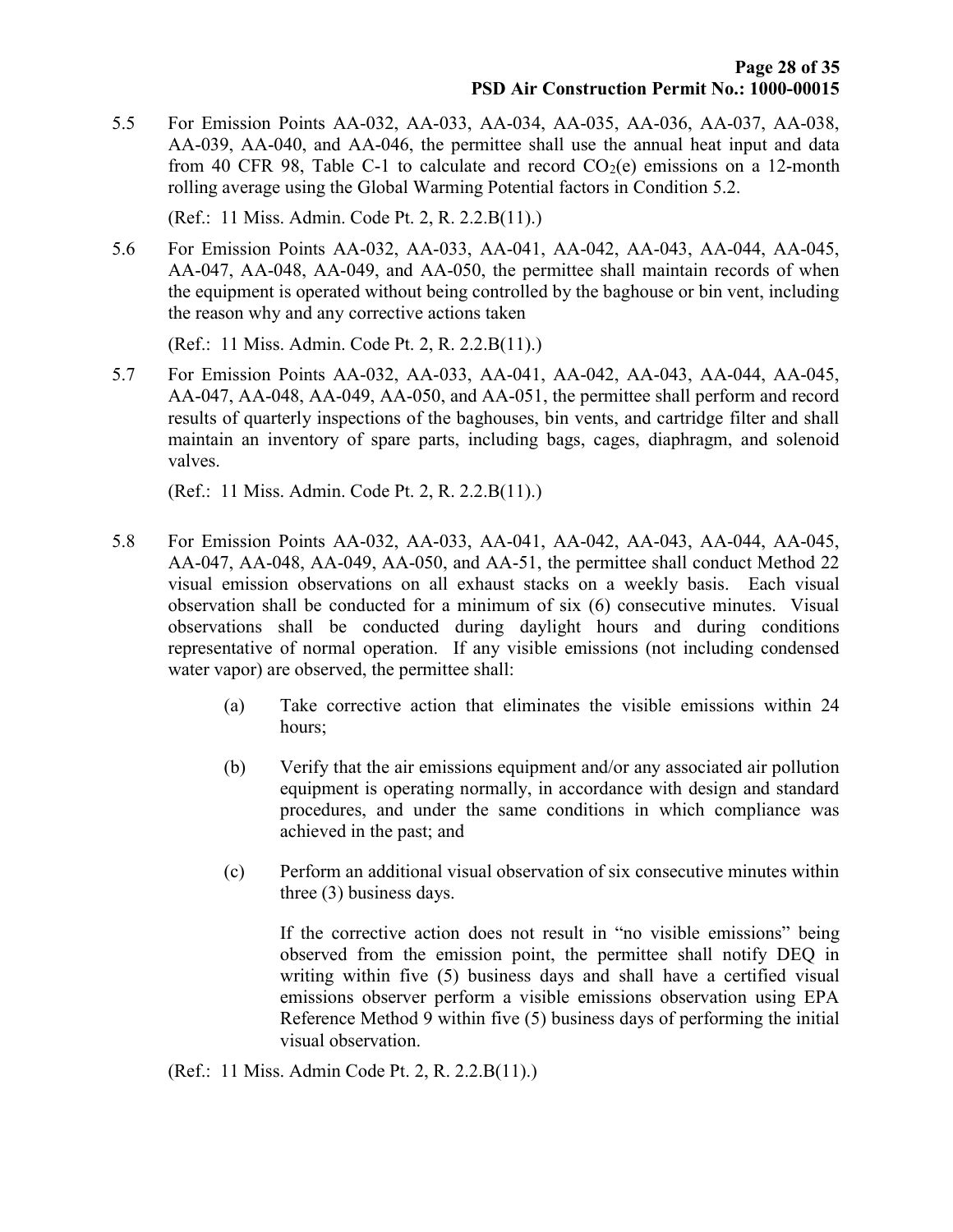- 5.9 For Emission Points AA-032, AA-033, AA-041, AA-042, AA-043, AA-044, AA-045, AA-047, AA-048, AA-049, AA-050, and AA-51, the permittee shall record and maintain records documenting the following:
	- (a) Identification of stack and/or Emission Point;
	- (b) Results of all required visual observations, including Method 9 testing results when applicable
	- (c) Description of corrective action taken and a statement of verification that the emission unit and the associated pollution control device are operating normally; and
	- (d) Date and time any visible emissions were abated.

(Ref.: 11 Miss. Admin Code Pt. 2, R. 2.2.B(11).)

5.10 For Emission Points AA-036 and AA-037, the permittee shall record and maintain records of the amount of natural gas combusted on a monthly basis.

(Ref.: 11 Miss. Admin. Code Pt. 2, R. 2.2.B(11).)

5.11 For Emission Points AA-032, AA-033, AA-034, and AA-035, the permittee shall record and maintain records of the amount of natural gas combusted during each operating day.

(Ref. 40 CFR 60.48c(g)(1), Subpart Dc)

5.12 For Emission Points AA-032, AA-033, AA-034, and AA-035, all records required under 40 CFR 60, Subpart Dc shall be maintained for a period of two (2) years following the date of such record.

(Ref.: 40 CFR 60.48c(i), Subpart Dc)

- 5.13 For Emission Points AA-036 and AA-037, the permittee shall perform an initial tune-up within 5 years of startup not to exceed 61 months from initial startup. Subsequent tune-ups shall be performed every 5 years not to exceed 61 months from the previous tune-up. All tune-ups shall be performed in accordance with the following requirements.
	- (a) Inspect the burner, and clean or replace any components of the burner as necessary (permittee may delay the burner inspection until the next scheduled unit shutdown, but must inspect each burner at least once every 36 months);
	- (b) Inspect the flame pattern, and adjust the burner as necessary to optimize the flame pattern. The adjustment should be consistent with the manufacturer's specifications;
	- (c) Inspect the system controlling the air-to-fuel ratio, and ensure that it is correctly calibrated and functioning properly;
	- (d) Optimize total emissions of CO. This optimization should be consistent with the manufacturer's specification and with any NOx requirement to which the unit is subject;
	- (e) Measure the concentrations in the effluent stream of CO in parts per million, by volume, and oxygen in volume percent, before and after the adjustments are made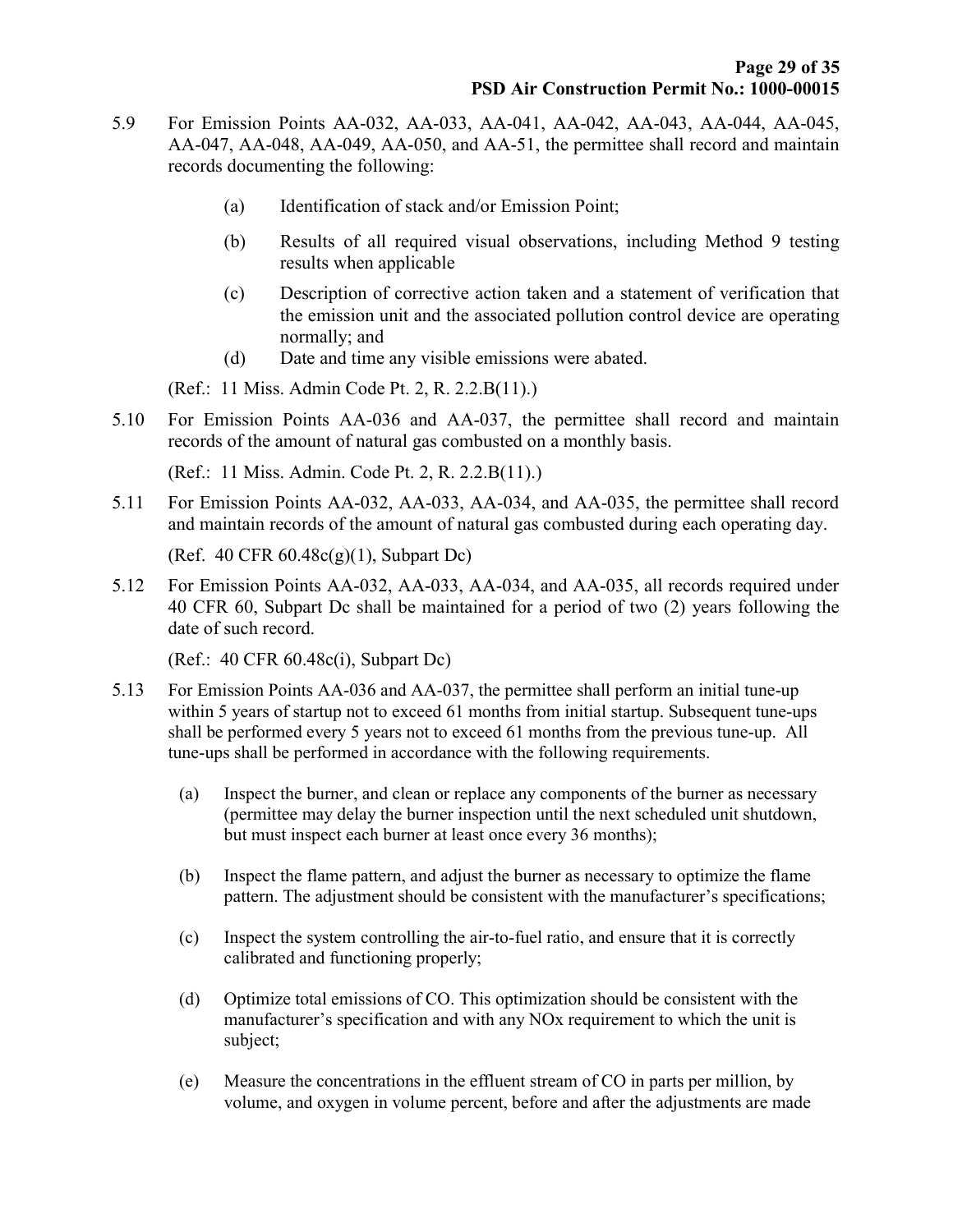(measurements may be either on a dry or wet basis, as long as it is the same basis before and after the adjustments are made). Measurements may be taken using a portable CO analyzer; and

(f) In lieu of performing the five year tune-up in accordance with (a) through (e) of this condition, the permittee can submit an alternative tune-up procedure based on the manufacturer's recommendation for approval by DEQ at least sixty (60) days prior to the required five year tune-up.

(Ref.: 11 Miss. Admin. Code Pt. 2, R. 2.2.B(11).)

5.14 For Emission Point AA-038 and AA-040, if the emergency engine does not meet the standards applicable to non-emergency engines in the applicable model year, the permittee shall keep records of the operation of the engine in emergency and nonemergency service that are recorded through the non-resettable hour meter. The permittee shall record the time of operation of the engine and the reason the engine was in operation during that time.

(Ref.: 40 CFR 60.4214(b), Subpart IIII)

- 5.15 For Emission Point AA-039, the permittee shall keep the following records:
	- (a) Maintenance conducted on the engine,
	- (b) If the engine is a certified engine, documentation from the manufacturer that the engine is certified to meet the emissions standards and information as required in 40 CFR parts 90, 1048, 1054, and 1060, as applicable.
	- (c) If the engine is not a certified engine or is certified engine operating in a noncertified manner and subject to 40 CFR 60.4243(a)(2), documentation that the engine meets the emission standards.
	- (d) All notifications submitted to comply with Subpart JJJJ and all documentation supporting any notification.

(Ref.: 40 CFR 60.4245(a), Subpart JJJJ)

5.16 For Emission Point AA-039, the permittee shall keep records of the hours of operation of the engine that is recorded through the non-resettable hour meter. The permittee shall document how many hours are spent for emergency operation, including what classified the operation as emergency and how many hours are spent for non-emergency operation.

(Ref.: 40 CFR 60.4245(b), Subpart JJJJ)

5.17 For Emission Point AA-046, the permittee shall continuously monitor the temperature of the thermal oxidizer combustion chamber. Excluding periods of startup and shutdown, when the Coal Bakers are operating, the permittee shall maintain a minimum temperature in the thermal oxidizer of 1,400 $^{\circ}$ F. Should the temperature fall below 1,400 $^{\circ}$ F, the permittee shall take immediate corrective action to restore the thermal oxidizer to its proper operating temperature. The permittee shall electronically record the temperature measurements of the thermal oxidizer at least every 15 minutes when the Coal Bakers are operating. The permittee shall note all times that the thermal oxidizer temperature was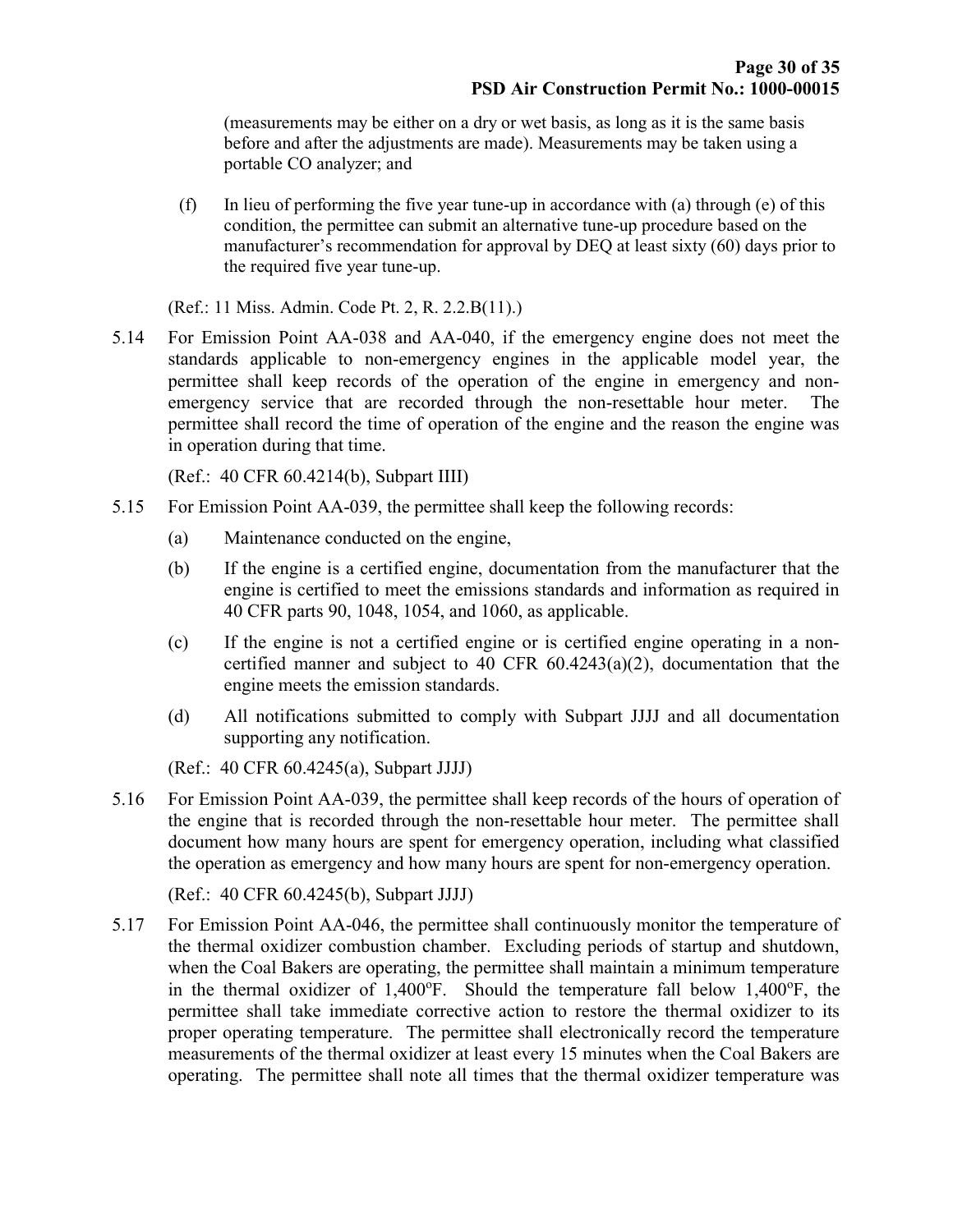below  $1,400^{\circ}$ F and any corrective action taken to restore the thermal oxidizer to its proper operating temperature.

(Ref.: 11 Miss. Admin. Code Pt. 2, R. 2.2.B(11).)

5.18 For Emission Point AA-054, the permittee shall maintain records of the design and manufacturer-guaranteed maximum total liquid drift of the cooling tower.

(Ref.: 11 Miss. Admin. Code Pt. 2, R. 2.2.B(11).)

5.19 For Emission Point AA-054, the permittee shall install, operate, and maintain instrumentation for continuously monitoring the total inlet water flow rate to the cooling tower in gallons per minute.

(Ref.: 11 Miss. Admin. Code Pt. 2, R. 2.2.B(11).)

5.20 For Emission Point AA-054, the permittee shall sample and analyze the feed water to the cooling tower for TDS (Total Dissolved Solids) once per month using a 24-hour composite sample and EPA Method 160.1, or an alternative EPA or ASTM method.

(Ref.: 11 Miss. Admin. Code Pt. 2, R. 2.2.B(11).)

- 5.21 The following conditions apply to the emission points modified in this Construction Permit: Projected Actual Emissions Recordkeeping
	- (a) For the project modified and affected emission units, the permittee shall calculate and maintain a record of the annual PM,  $PM_{10}$ ,  $PM_{2.5}$ ,  $SO_2$ ,  $CO_2(e)$ ,  $NOx$ , and  $CO$ emissions, in tons per year on a calendar year basis, for a period of ten (10) years following the resumption of regular operations after startup of the change.

 $(Ref.: 40 CFR 52.21(r)(6)(iii))$ 

(b) The permittee shall make the information required to be documented and maintained pursuant to 40 CFR 52.21 $(r)(6)$  available for review upon a request for inspection by DEQ or the general public pursuant to the requirements contained in 40 CFR 70.4(b)(3)(viii).

(Ref.: 40 CFR  $52.21(r)(7)$ )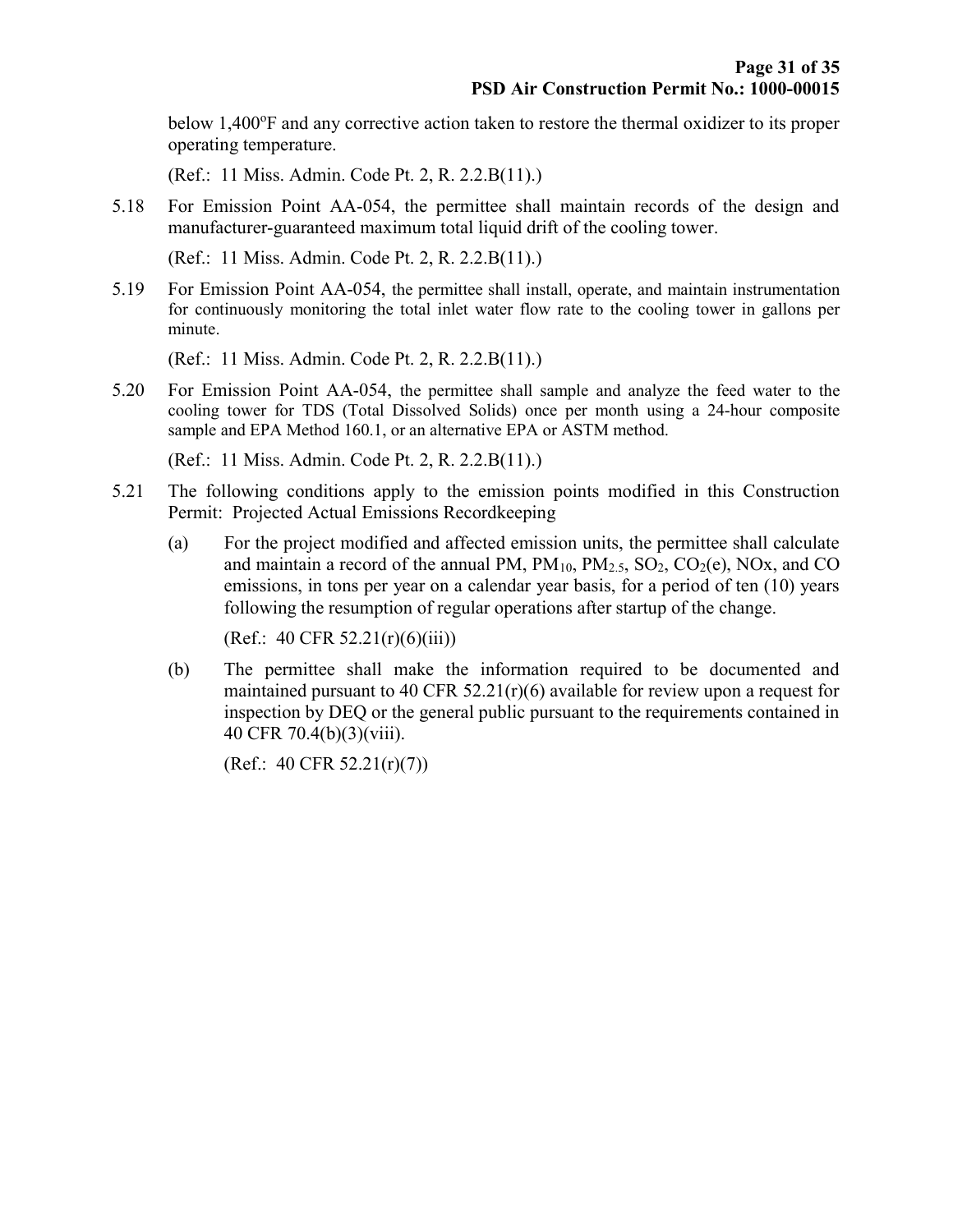#### SECTION 6. REPORTING REQUIREMENTS

- 6.1 General Reporting Requirements:
	- A. The permittee shall report all deviations from permit requirements, including those attributable to upsets, the probable cause of such deviations, and any corrective actions or preventive measures taken. Said report shall be made within five (5) working days of the time the deviation began.

(Ref.: 11 Miss. Admin. Code Pt. 2, R. 2.2.B(11).)

B. Beginning upon issuance of this permit and lasting until issuance or modification of the applicable operating permit, the permittee shall submit reports of any required monitoring by July 31 and January 31 for the preceding six-month period. All instances of deviations from permit requirements must be clearly identified in such reports and all required reports must be certified by a responsible official consistent with 11 Miss. Admin. Code Pt. 2, R. 2.1.C. Where no monitoring data is required to be reported and/or there are no deviations to report, the report shall contain the appropriate negative declaration. For any air emissions equipment not yet constructed and/or operating the report shall so note and include an estimated date of commencement of construction and/or startup, whichever is applicable.

(Ref.: 11 Miss. Admin. Code Pt. 2, R. 2.9.)

C. Any document required by this permit to be submitted to the DEQ shall contain a certification signed by a responsible official stating that, based on information and belief formed after reasonable inquiry, the statements and information in the document are true, accurate and complete.

(Ref.: 11 Miss. Admin. Code Pt. 2, R. 2.2.B(11).)

D. Within fifteen (15) days of beginning actual construction, the permittee must notify DEQ in writing that construction has begun.

(Ref.: 11 Miss. Admin. Code Pt. 2, R. 2.5.C(2).)

E. The permittee must notify DEQ in writing when construction does not begin within eighteen (18) months of issuance or if construction is suspended for eighteen (18) months or more.

(Ref.: 11 Miss. Admin. Code Pt. 2, R. 2.5.C(3).)

F. Upon the completion of construction or installation of an approved stationary source or modification, and prior to commencing operation, the applicant shall notify the Permit Board that construction or installation was performed in accordance with the approved plans and specifications on file with the Permit Board.

(Ref.: 11 Miss. Admin. Code Pt. 2, R. 2.5.D(1) and (3).)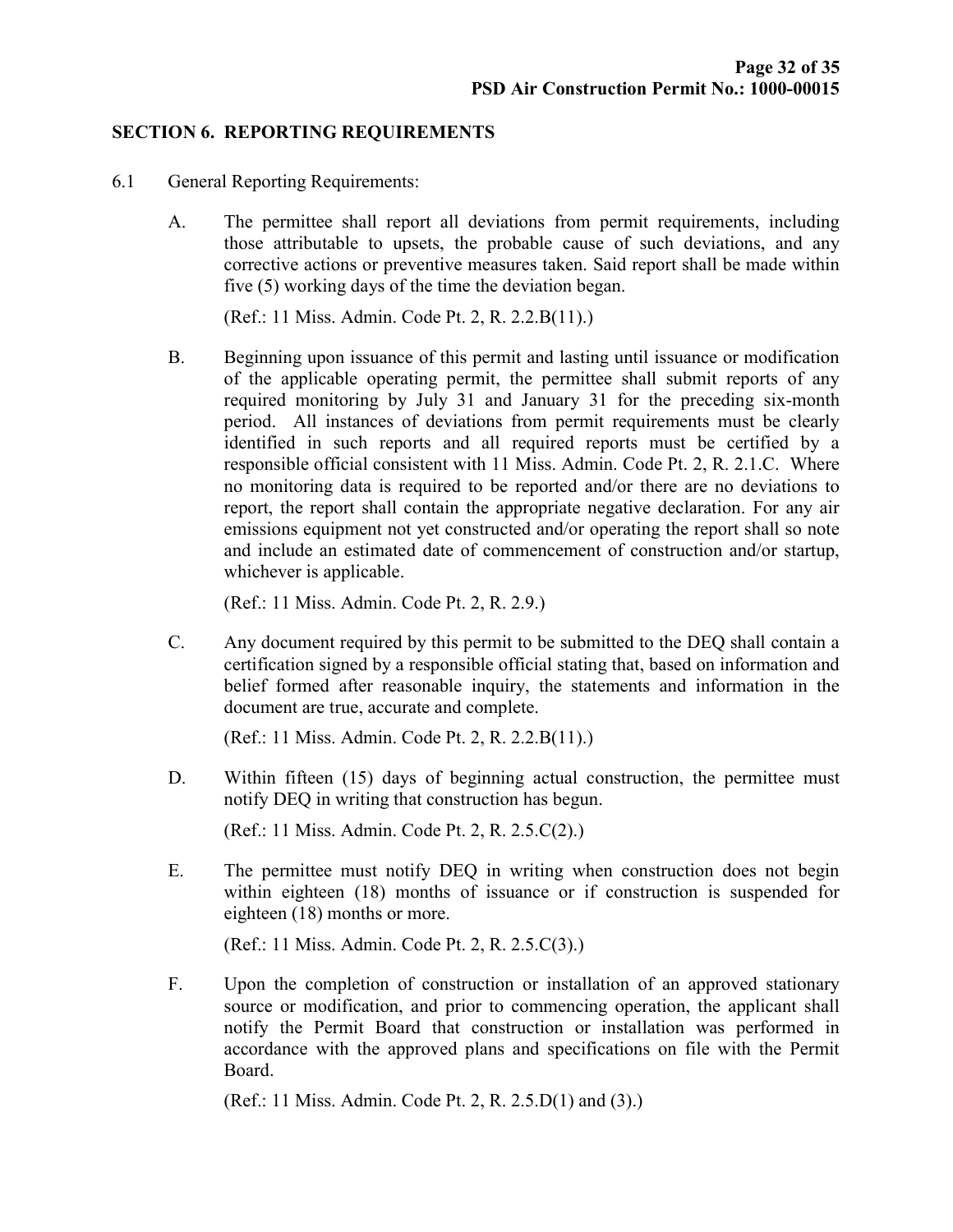G. The Permit Board shall be promptly notified in writing of any change in construction from the previously approved plans and specifications or permit. If the Permit Board determines the changes are substantial, it may require the submission of a new application to construct with "as built" plans and specifications. Notwithstanding any provision herein to the contrary, the acceptance of an "as built" application shall not constitute a waiver of the right to seek compliance penalties pursuant to State Law.

(Ref.: 11 Miss. Admin. Code Pt. 2, R. 2.5.D(2).)

| <b>Emission</b><br>Point                                                                                             | <b>Applicable Requirement</b>                | <b>Condition</b><br>Number(s) | <b>Reporting Requirement</b>                                                              |
|----------------------------------------------------------------------------------------------------------------------|----------------------------------------------|-------------------------------|-------------------------------------------------------------------------------------------|
| AA-016<br>AA-034                                                                                                     | 11 Miss. Admin. Code Pt. 2, R.<br>2.2.B(11). | 6.2                           | Submit stack test protocols                                                               |
| AA-035<br>AA-044<br>AA-045<br>AA-046<br>AA-047<br>AA-048                                                             |                                              | 6.3                           | Submit stack test results within sixty (60) days of conducting<br>respective stack test   |
| AA-032<br>AA-033<br>AA-034<br>AA-035<br>AA-036<br>AA-037<br>AA-038<br>AA-039<br>AA-040<br>AA-046                     | 11 Miss. Admin. Code Pt. 2, R.<br>2.2.B(11). | 6.4                           | Semiannual reports of $CO2(e)$ emissions                                                  |
| AA-032<br>AA-033<br>AA-041<br>AA-042<br>AA-043<br>AA-044<br>AA-045<br>AA-047<br>AA-048<br>AA-049<br>AA-050<br>AA-051 | 11 Miss. Admin. Code Pt. 2, R.<br>2.2.B(11). | 6.5                           | Semiannual reports of operation without use of baghouse, bin<br>vent, or cartridge filter |
| AA-032<br>AA-033<br>AA-034<br>AA-035<br>AA-036<br>AA-037                                                             | 11 Miss. Admin. Code Pt. 2, R.<br>2.2.B(11). | 6.6                           | Semiannual reports of natural gas combusted                                               |

#### Specific Reporting Requirements: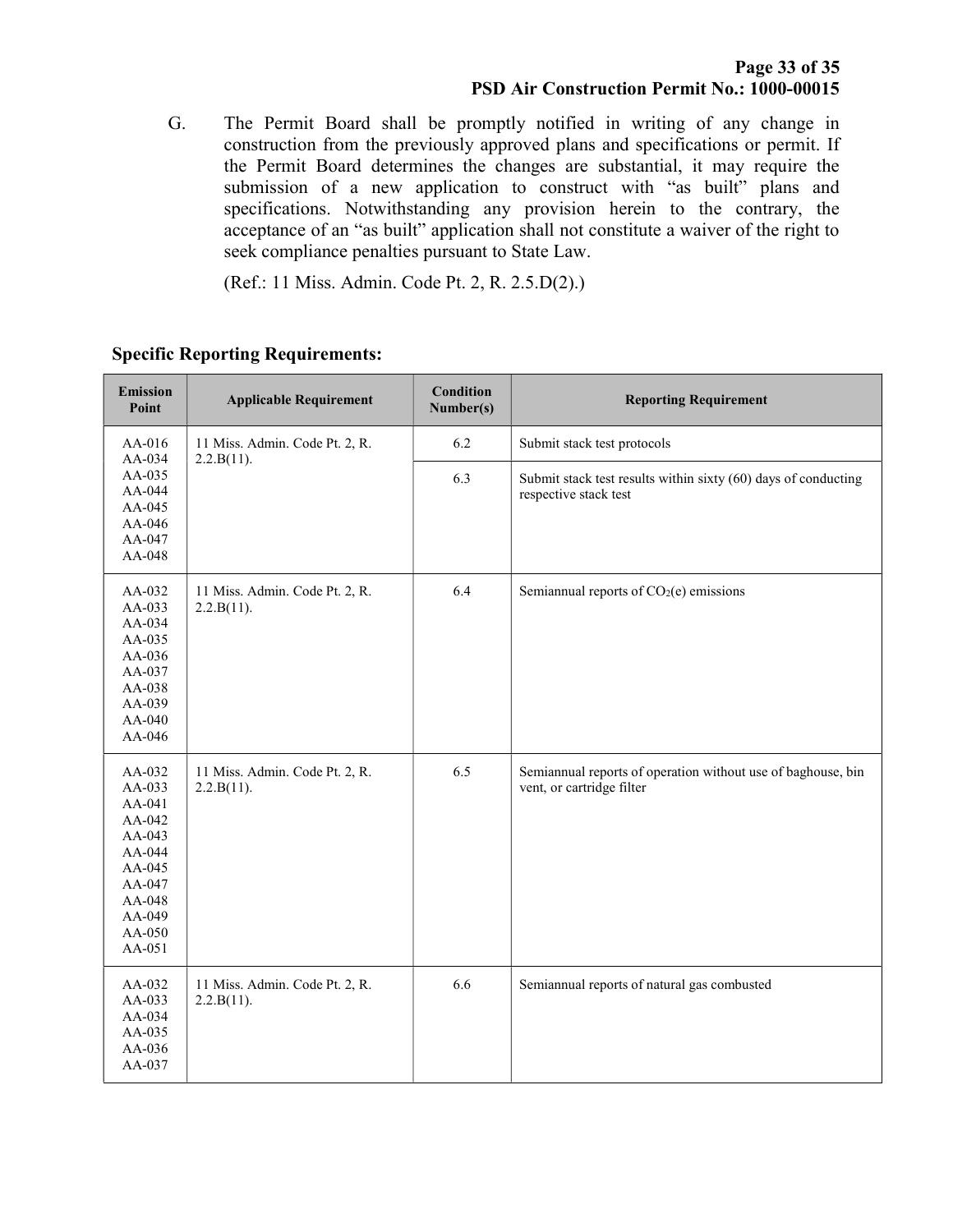| <b>Emission</b><br>Point         | <b>Applicable Requirement</b>                   | <b>Condition</b><br>Number(s) | <b>Reporting Requirement</b>             |
|----------------------------------|-------------------------------------------------|-------------------------------|------------------------------------------|
| $AA-036$<br>$AA-037$             | 11 Miss. Admin. Code Pt. 2, R.<br>$2.2.B(11)$ . | 6.7                           | Semiannual reporting for heaters         |
| $AA-038$<br>$AA-039$<br>$AA-040$ | 11 Miss. Admin. Code Pt. 2, R.<br>$2.2.B(11)$ . | 6.8                           | Semiannual reports of hours of operation |
| $AA-0.54$                        | 11 Miss. Admin. Code Pt. 2, R.<br>$2.2.B(11)$ . | 6.9                           | Cooling tower reporting                  |
| Facility<br>Wide                 | 40 CFR 52.21(r)(6)(v)                           | 6.10                          | Projected Actual Emissions               |

6.2 For Emission Points AA-016, AA-034, AA-035, AA-044, AA-045, AA-046, AA-047, and AA-048 the permittee shall submit a stack test protocol at least thirty (30) days prior to the scheduled test date to ensure that all test methods and procedures are acceptable to the DEQ. If the initial stack test protocol is acceptable, subsequent test protocols may be waived if these protocols contain no significant changes. Also, the DEQ must be notified at least ten (10) days prior to the scheduled test date so that an observer may be schedules to witness the test(s).

(Ref.: 11 Miss. Admin. Code Pt. 2, R. 2.2.B(11).)

6.3 For Emission Points AA-016, AA-034, AA-035, AA-044, AA-045, AA-046, AA-047, and AA-048 the permittee shall submit a report of any stack test results within sixty (60) days of conducting the respective stack test.

(Ref.: 11 Miss. Admin. Code Pt. 2, R. 2.2.B(11).)

6.4 For Emission Points AA-032, AA-033, AA-034, AA-036, AA-037, AA-038, AA-039, AA-040, and AA-046, the permittee shall submit semiannual reports, in accordance with Condition 6.1.B, of the  $CO<sub>2</sub>(e)$  emissions as required by Condition 5.5. This report shall include any calculations and supporting documentation.

6.5 For Emission Points AA-032, AA-033, AA-041, AA-042, AA-043, AA-044, AA-045, AA-047, AA-048, AA-049, AA-050, and AA-051, the permittee shall submit semiannual reports, in accordance with Condition 6.1.B, that contain the records required by Condition 5.6, 5.7 and 5.9.

(Ref.: 11 Miss. Admin. Code Pt. 2, R. 2.2.B(11).)

6.6 For Emission Points AA-032, AA-033. AA-034, AA-035, AA-036, and AA-037, the permittee shall submit semiannual reports, in accordance with Condition 6.1.B, of the amount of natural gas combusted.

 <sup>(</sup>Ref.: 11 Miss. Admin. Code Pt. 2, R. 2.2.B(11).)